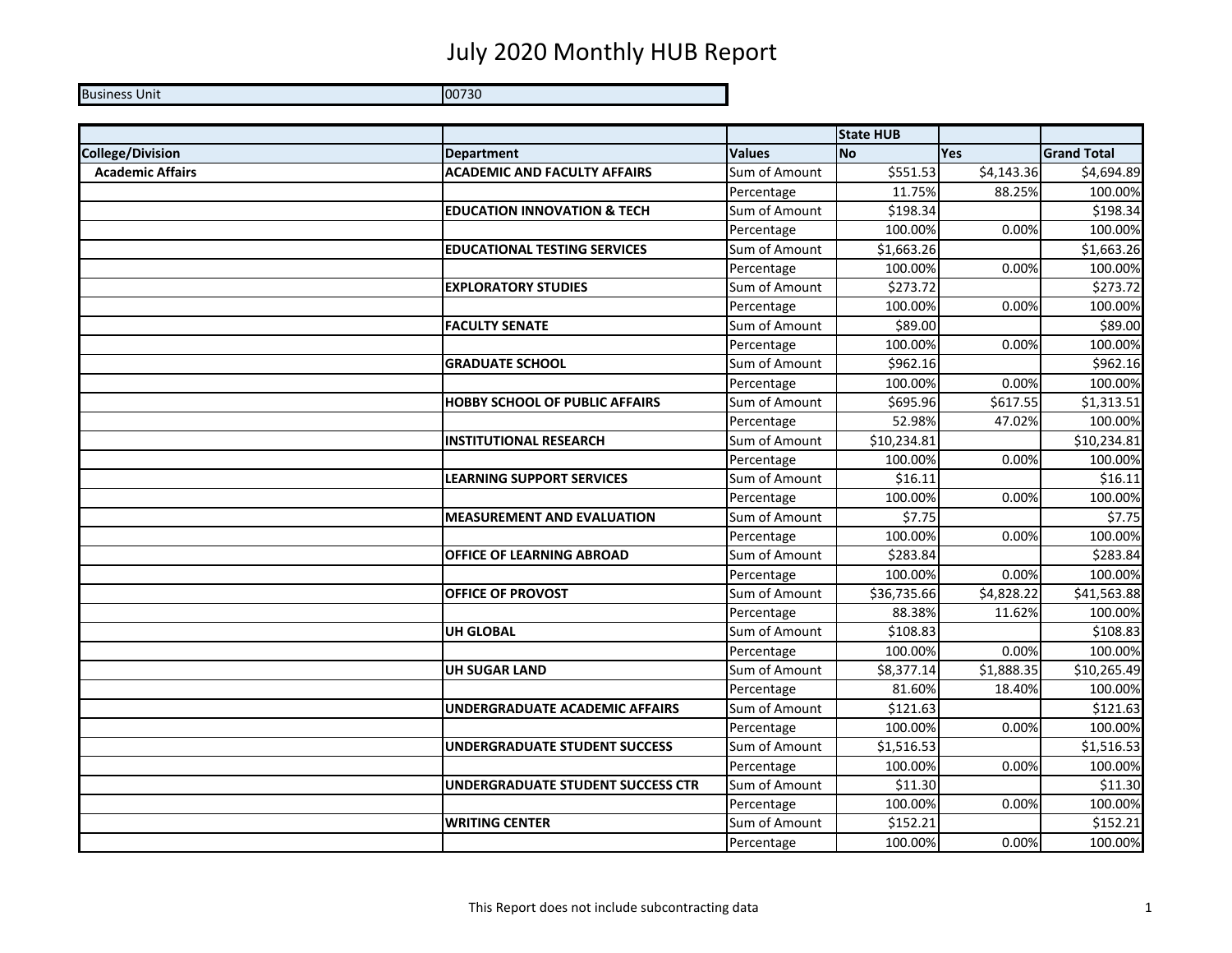| <b>Academic Affairs Sum of Amount</b> |                                           |               | \$61,999.78     | \$11,477.48 | \$73,477.26                  |
|---------------------------------------|-------------------------------------------|---------------|-----------------|-------------|------------------------------|
| Academic Affairs Percentage           |                                           |               | 84.38%          | 15.62%      | 100.00%                      |
| <b>Administration and Finance</b>     | <b>A&amp;F INTERNAL COMMUNICATION</b>     | Sum of Amount | \$195.00        |             | \$195.00                     |
|                                       |                                           | Percentage    | 100.00%         | 0.00%       | 100.00%                      |
|                                       | <b>ADMINISTRATION &amp; FINANCE</b>       | Sum of Amount | \$148,085.89    | \$8,374.03  | \$156,459.92                 |
|                                       |                                           | Percentage    | 94.65%          | 5.35%       | 100.00%                      |
|                                       | <b>AUXILIARY SERVICES OPERATIONS</b>      | Sum of Amount | \$39,145.53     |             | \$39,145.53                  |
|                                       |                                           | Percentage    | 100.00%         | 0.00%       | 100.00%                      |
|                                       | <b>BUSINESS SERVICES</b>                  | Sum of Amount | \$196.05        | \$3,091.86  | \$3,287.91                   |
|                                       |                                           | Percentage    | 5.96%           | 94.04%      | 100.00%                      |
|                                       | <b>CAMPUS SAFETY ADMINISTRATION</b>       | Sum of Amount | \$12,775.00     |             | \$12,775.00                  |
|                                       |                                           | Percentage    | 100.00%         | 0.00%       | 100.00%                      |
|                                       | <b>CAMPUS SAFETY SYSTEMS</b>              | Sum of Amount | \$238.73        |             | \$238.73                     |
|                                       |                                           | Percentage    | 100.00%         | 0.00%       | 100.00%                      |
|                                       | <b>CENTRAL FACILITY SERVICES</b>          | Sum of Amount | \$12,589.16     |             | \$12,589.16                  |
|                                       |                                           | Percentage    | 100.00%         | 0.00%       | 100.00%                      |
|                                       | <b>CONTROLLER (PH)</b>                    | Sum of Amount | \$6,488.15      |             | \$6,488.15                   |
|                                       |                                           | Percentage    | 100.00%         | 0.00%       | 100.00%                      |
|                                       | <b>COUGAR CARD</b>                        | Sum of Amount | \$143,756.78    |             | \$143,756.78                 |
|                                       |                                           | Percentage    | 100.00%         | 0.00%       | 100.00%                      |
|                                       | <b>CULLEN PERFORM HALL</b>                | Sum of Amount | \$435.94        |             | \$435.94                     |
|                                       |                                           | Percentage    | 100.00%         | 0.00%       | 100.00%                      |
|                                       | <b>EMERGENCY MANAGEMENT</b>               | Sum of Amount | \$60,374.50     |             | \$60,374.50                  |
|                                       |                                           | Percentage    | 100.00%         | 0.00%       | 100.00%                      |
|                                       | <b>ENTERPRISE SYSTEMS</b>                 | Sum of Amount | \$8,968.26      | \$2,100.00  | \$11,068.26                  |
|                                       |                                           | Percentage    | 81.03%          | 18.97%      | 100.00%                      |
|                                       | <b>ENV. HEALTH &amp; LIFE SAFETY</b>      | Sum of Amount | \$1,931.52      |             | \$1,931.52                   |
|                                       |                                           | Percentage    | 100.00%         | 0.00%       | 100.00%                      |
|                                       | <b>FACILITIES BUSINESS SERVICES</b>       | Sum of Amount | \$142.50        |             | \$142.50                     |
|                                       |                                           | Percentage    | 100.00%         | 0.00%       | 100.00%                      |
|                                       | <b>FACILITIES MANAGEMENT</b>              | Sum of Amount | \$18,013.20     | \$12,734.37 | \$30,747.57                  |
|                                       |                                           | Percentage    | 58.58%          | 41.42%      | 100.00%                      |
|                                       | <b>FACILITIES OPERATION &amp; MAINT</b>   | Sum of Amount | \$338.15        |             | \$338.15                     |
|                                       |                                           | Percentage    | 100.00%         | 0.00%       | 100.00%                      |
|                                       | <b>FACILITIES PLANNING &amp; CONSTRUC</b> | Sum of Amount | \$14,920,520.23 |             | \$430,409.95 \$15,350,930.18 |
|                                       |                                           | Percentage    | 97.20%          | 2.80%       | 100.00%                      |
|                                       | <b>FACILITIES/CONSTRUC MGMT ADMIN</b>     | Sum of Amount |                 | \$15,417.18 | \$15,417.18                  |
|                                       |                                           | Percentage    | 0.00%           | 100.00%     | 100.00%                      |
|                                       | <b>HIGH PERFORMANCE &amp; COMP NETWK</b>  | Sum of Amount | \$1,824.48      |             | \$1,824.48                   |
|                                       |                                           | Percentage    | 100.00%         | 0.00%       | 100.00%                      |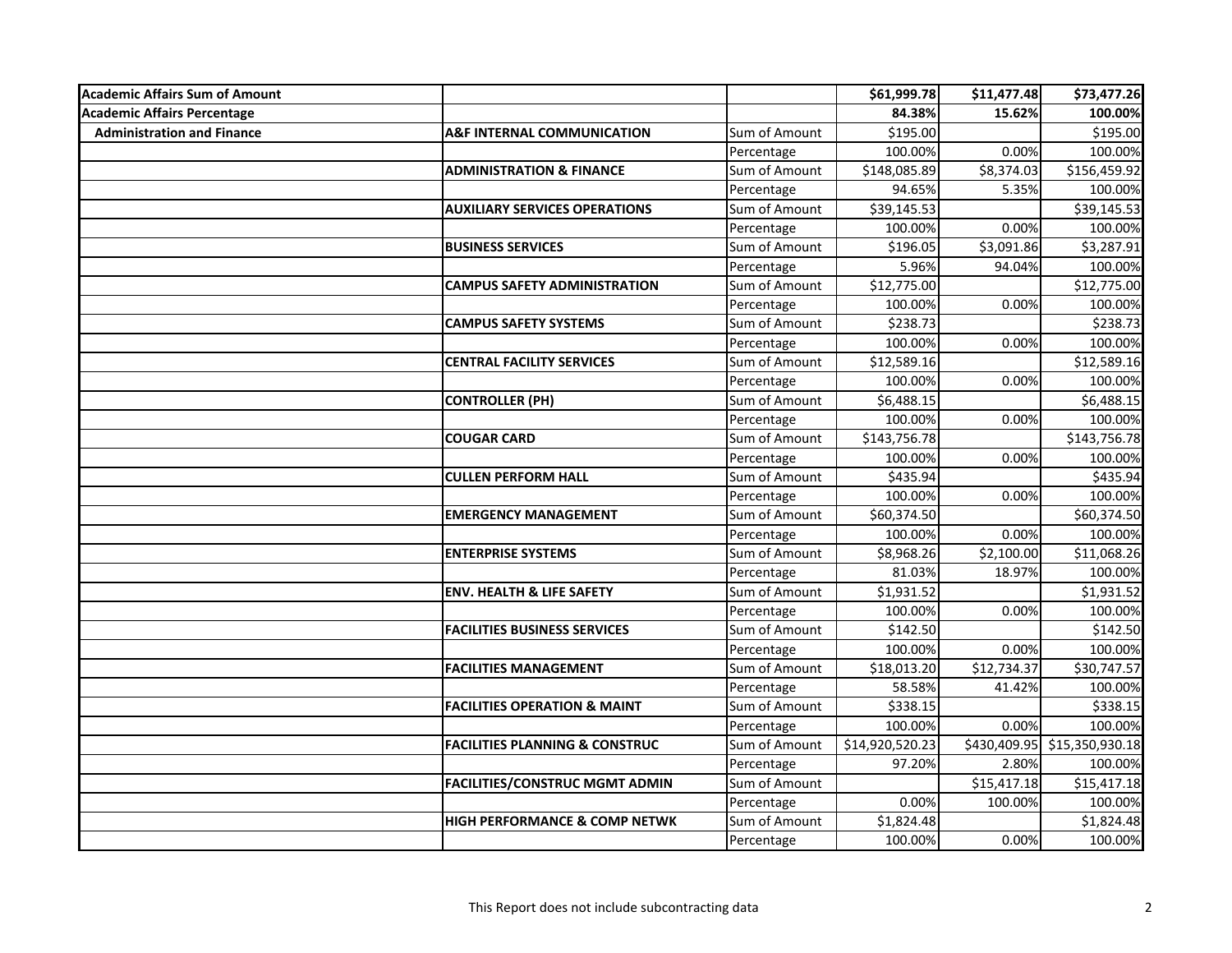| <b>Administration and Finance</b> | <b>HOUSTON PUBLIC MEDIA</b>         | Sum of Amount | \$234,338.33 | \$26,587.00  | \$260,925.33 |
|-----------------------------------|-------------------------------------|---------------|--------------|--------------|--------------|
|                                   |                                     | Percentage    | 89.81%       | 10.19%       | 100.00%      |
|                                   | <b>HUMAN RESOURCES</b>              | Sum of Amount | \$10,772.84  | \$1,372.88   | \$12,145.72  |
|                                   |                                     | Percentage    | 88.70%       | 11.30%       | 100.00%      |
|                                   | <b>INST - BUSINESS SERVICES</b>     | Sum of Amount | \$68,417.60  |              | \$68,417.60  |
|                                   |                                     | Percentage    | 100.00%      | 0.00%        | 100.00%      |
|                                   | <b>INSTITUTIONAL - REAL ESTATE</b>  | Sum of Amount | \$5,000.00   |              | \$5,000.00   |
|                                   |                                     | Percentage    | 100.00%      | 0.00%        | 100.00%      |
|                                   | <b>KUHF RADIO</b>                   | Sum of Amount | \$84,263.73  | \$9,563.31   | \$93,827.04  |
|                                   |                                     | Percentage    | 89.81%       | 10.19%       | 100.00%      |
|                                   | <b>MINOR &amp; PLANNED PROJECTS</b> | Sum of Amount | \$186,876.47 | \$17,500.00  | \$204,376.47 |
|                                   |                                     | Percentage    | 91.44%       | 8.56%        | 100.00%      |
|                                   | <b>MINOR IN-HOUSE CONSTRUCTION</b>  | Sum of Amount | \$4,543.31   | \$11,150.00  | \$15,693.31  |
|                                   |                                     | Percentage    | 28.95%       | 71.05%       | 100.00%      |
|                                   | OFFICE EQUAL OPPORTUNITY SRVS       | Sum of Amount | \$143.68     |              | \$143.68     |
|                                   |                                     | Percentage    | 100.00%      | 0.00%        | 100.00%      |
|                                   | <b>PARKING &amp; TRANS SERVICES</b> | Sum of Amount | \$118,100.84 |              | \$118,100.84 |
|                                   |                                     | Percentage    | 100.00%      | 0.00%        | 100.00%      |
|                                   | PHY PLANT-AUTOMOTIVE                | Sum of Amount | \$1,056.57   | \$1,720.18   | \$2,776.75   |
|                                   |                                     | Percentage    | 38.05%       | 61.95%       | 100.00%      |
|                                   | PHY PLANT-GROUNDS MAINT             | Sum of Amount | \$117,639.87 |              | \$117,639.87 |
|                                   |                                     | Percentage    | 100.00%      | 0.00%        | 100.00%      |
|                                   | PHYSICAL PLANT                      | Sum of Amount | \$135,562.58 | \$385,392.43 | \$520,955.01 |
|                                   |                                     | Percentage    | 26.02%       | 73.98%       | 100.00%      |
|                                   | <b>POLICE</b>                       | Sum of Amount | \$4,907.28   |              | \$4,907.28   |
|                                   |                                     | Percentage    | 100.00%      | 0.00%        | 100.00%      |
|                                   | <b>POSTAL SERVICES OPERATIONS</b>   | Sum of Amount | \$61,273.31  |              | \$61,273.31  |
|                                   |                                     | Percentage    | 100.00%      | 0.00%        | 100.00%      |
|                                   | <b>PRINTING OPERATIONS</b>          | Sum of Amount | \$7,321.41   | \$39.95      | \$7,361.36   |
|                                   |                                     | Percentage    | 99.46%       | 0.54%        | 100.00%      |
|                                   | <b>PUBLIC ART</b>                   | Sum of Amount | \$56,191.60  | \$1,121.26   | \$57,312.86  |
|                                   |                                     | Percentage    | 98.04%       | 1.96%        | 100.00%      |
|                                   | <b>PURCHASED UTILITIES</b>          | Sum of Amount | \$1,633.70   |              | \$1,633.70   |
|                                   |                                     | Percentage    | 100.00%      | 0.00%        | 100.00%      |
|                                   | <b>RISK MANAGEMENT</b>              | Sum of Amount | \$135.10     |              | \$135.10     |
|                                   |                                     | Percentage    | 100.00%      | 0.00%        | 100.00%      |
|                                   | <b>SERVICE LEVEL AGREEMENT</b>      | Sum of Amount | \$77,409.20  |              | \$77,409.20  |
|                                   |                                     | Percentage    | 100.00%      | 0.00%        | 100.00%      |
|                                   | <b>STUDENT BUSINESS SERVICES</b>    | Sum of Amount | \$30,685.70  |              | \$30,685.70  |
|                                   |                                     | Percentage    | 100.00%      | 0.00%        | 100.00%      |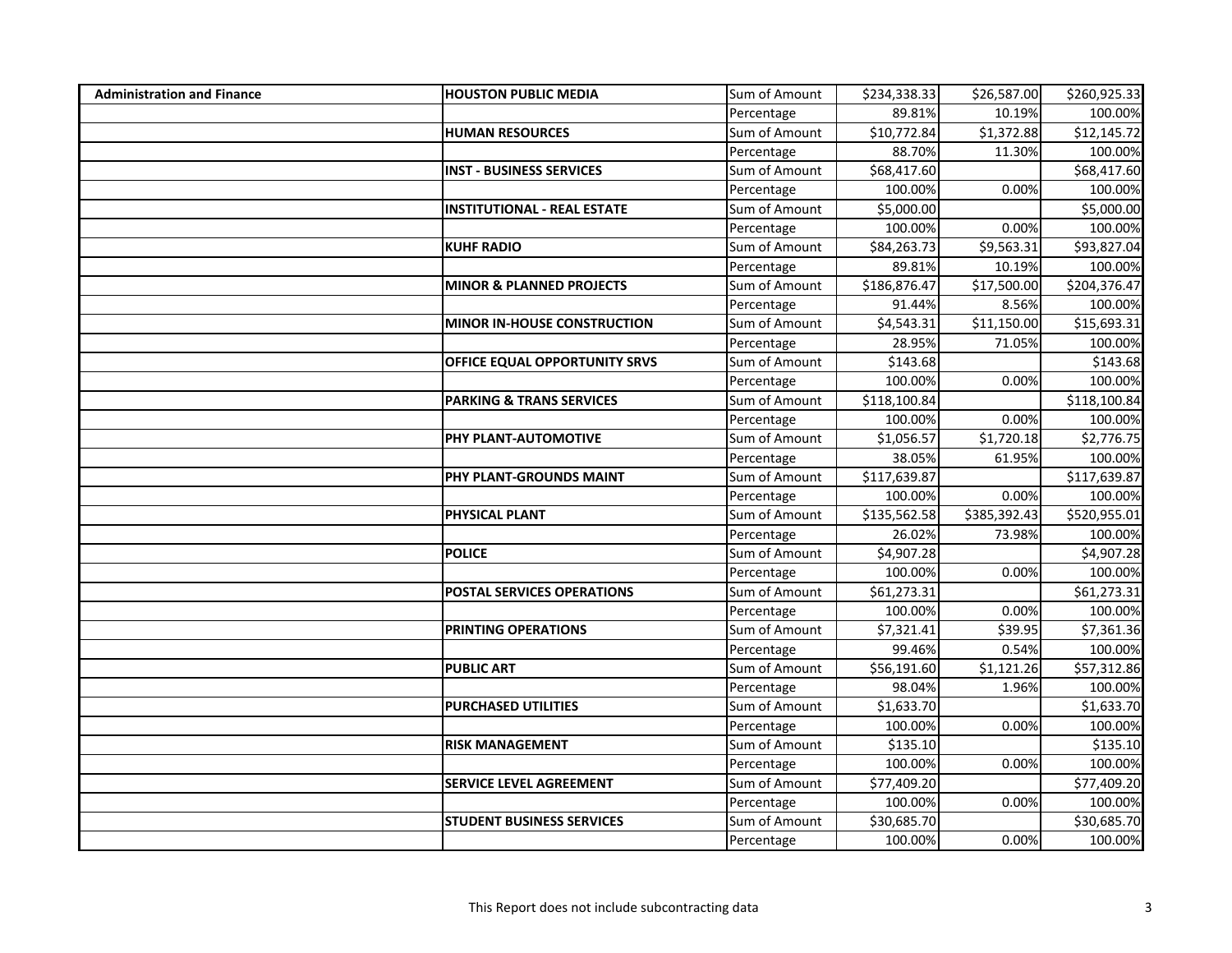| <b>Administration and Finance</b>               | <b>TECHNOLOGY SERVICES &amp; SUPPORT</b> | Sum of Amount | \$125,168.03    | \$33,783.31 | \$158,951.34                 |
|-------------------------------------------------|------------------------------------------|---------------|-----------------|-------------|------------------------------|
|                                                 |                                          | Percentage    | 78.75%          | 21.25%      | 100.00%                      |
|                                                 | TV PUBLIC BROADCASTING                   | Sum of Amount | \$93,050.55     | \$9,562.97  | \$102,613.52                 |
|                                                 |                                          | Percentage    | 90.68%          | 9.32%       | 100.00%                      |
|                                                 | <b>UIT BUSINESS SERVICES</b>             | Sum of Amount | \$194.97        |             | \$194.97                     |
|                                                 |                                          | Percentage    | 100.00%         | 0.00%       | 100.00%                      |
|                                                 | UIT EXTERNALLY FUNDED PROJECTS           | Sum of Amount | \$733.04        | \$4,151.28  | \$4,884.32                   |
|                                                 |                                          | Percentage    | 15.01%          | 84.99%      | 100.00%                      |
|                                                 | <b>UIT SECURITY</b>                      | Sum of Amount | \$373,785.18    | \$21,238.20 | \$395,023.38                 |
|                                                 |                                          | Percentage    | 94.62%          | 5.38%       | 100.00%                      |
|                                                 | <b>UNIV PROP SERV OPERATIONS</b>         | Sum of Amount | \$138,600.00    |             | \$138,600.00                 |
|                                                 |                                          | Percentage    | 100.00%         | 0.00%       | 100.00%                      |
|                                                 | UNIVERSITY INFORMATION TECH              | Sum of Amount | \$1,838.37      |             | \$1,838.37                   |
|                                                 |                                          | Percentage    | 100.00%         | 0.00%       | 100.00%                      |
| <b>Administration and Finance Sum of Amount</b> |                                          |               | \$17,315,662.33 |             | \$995,310.16 \$18,310,972.49 |
| <b>Administration and Finance Percentage</b>    |                                          |               | 94.56%          | 5.44%       | 100.00%                      |
| Architecture                                    | <b>DEAN, G D HINES ARCH &amp; DESIGN</b> | Sum of Amount | \$18,364.94     | \$8,638.77  | \$27,003.71                  |
|                                                 |                                          | Percentage    | 68.01%          | 31.99%      | 100.00%                      |
| <b>Architecture Sum of Amount</b>               |                                          |               | \$18,364.94     | \$8,638.77  | \$27,003.71                  |
| <b>Architecture Percentage</b>                  |                                          |               | 68.01%          | 31.99%      | 100.00%                      |
| <b>Business Administration</b>                  | <b>ACCOUNTING CERTIFICATE PROGRAM</b>    | Sum of Amount | \$1,251.17      |             | \$1,251.17                   |
|                                                 |                                          | Percentage    | 100.00%         | 0.00%       | 100.00%                      |
|                                                 | <b>BAUER CAREER SERVICES CTR</b>         | Sum of Amount | \$15,901.00     | \$1,402.42  | \$17,303.42                  |
|                                                 |                                          | Percentage    | 91.90%          | 8.10%       | 100.00%                      |
|                                                 | <b>BAUER COMMUNICATIONS</b>              | Sum of Amount | \$15.00         | \$5,887.52  | \$5,902.52                   |
|                                                 |                                          | Percentage    | 0.25%           | 99.75%      | 100.00%                      |
|                                                 | <b>BAUER DIVISION OF TECHNOLOGY</b>      | Sum of Amount | \$213.95        | \$62.50     | \$276.45                     |
|                                                 |                                          | Percentage    | 77.39%          | 22.61%      | 100.00%                      |
|                                                 | <b>BAUER GRADUATEPROFESSIONALPRGS</b>    | Sum of Amount | \$122,012.08    | \$4,375.00  | \$126,387.08                 |
|                                                 |                                          | Percentage    | 96.54%          | 3.46%       | 100.00%                      |
|                                                 | <b>DEAN'S OFFICE BAUER COLLEGE</b>       | Sum of Amount | \$87,730.20     | \$6,896.77  | \$94,626.97                  |
|                                                 |                                          | Percentage    | 92.71%          | 7.29%       | 100.00%                      |
|                                                 | <b>DECISION AND INFORMATION SCIEN</b>    | Sum of Amount | \$1,656.39      |             | \$1,656.39                   |
|                                                 |                                          | Percentage    | 100.00%         | 0.00%       | 100.00%                      |
|                                                 | <b>EXECUTIVE DEGREE PROGRAMS</b>         | Sum of Amount | \$5,567.70      | \$1,057.29  | \$6,624.99                   |
|                                                 |                                          | Percentage    | 84.04%          | 15.96%      | 100.00%                      |
|                                                 | <b>FINANCE DEPARTMENT</b>                | Sum of Amount | \$6,769.70      |             | \$6,769.70                   |
|                                                 |                                          | Percentage    | 100.00%         | 0.00%       | 100.00%                      |
|                                                 | <b>MANAGEMENT DEPARTMENT</b>             | Sum of Amount | \$14,698.41     |             | \$14,698.41                  |
|                                                 |                                          | Percentage    | 100.00%         | 0.00%       | 100.00%                      |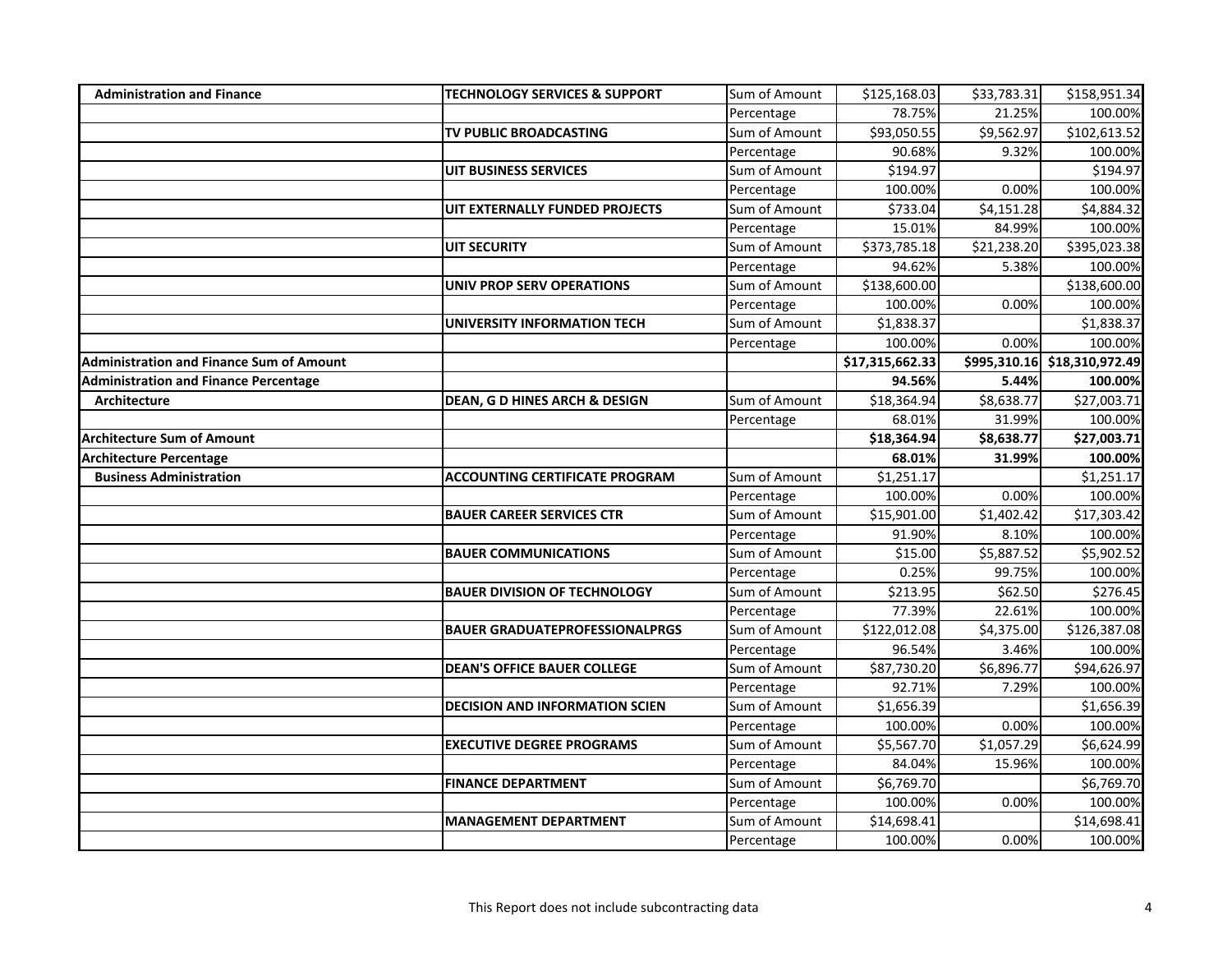| <b>Business Administration</b>               | <b>MARKETING DEPARTMENT</b>               | Sum of Amount | \$1,717.21   |             | \$1,717.21   |
|----------------------------------------------|-------------------------------------------|---------------|--------------|-------------|--------------|
|                                              |                                           | Percentage    | 100.00%      | 0.00%       | 100.00%      |
|                                              | <b>SALES EXCELLENCE INSTITUTE</b>         | Sum of Amount | \$474.00     | \$1,347.92  | \$1,821.92   |
|                                              |                                           | Percentage    | 26.02%       | 73.98%      | 100.00%      |
|                                              | <b>SMALL BUSINESS DEV CENTER</b>          | Sum of Amount | \$74,338.72  | \$72,807.51 | \$147,146.23 |
|                                              |                                           | Percentage    | 50.52%       | 49.48%      | 100.00%      |
|                                              | <b>UNDERGRAD BUSINESS PROG</b>            | Sum of Amount | \$1,815.83   | \$4,089.22  | \$5,905.05   |
|                                              |                                           | Percentage    | 30.75%       | 69.25%      | 100.00%      |
|                                              | <b>WOLFF CTR FOR ENTREPRENEURSHIP</b>     | Sum of Amount | \$479.66     | \$1,307.20  | \$1,786.86   |
|                                              |                                           | Percentage    | 26.84%       | 73.16%      | 100.00%      |
| <b>Business Administration Sum of Amount</b> |                                           |               | \$334,641.02 | \$99,233.35 | \$433,874.37 |
| <b>Business Administration Percentage</b>    |                                           |               | 77.13%       | 22.87%      | 100.00%      |
| <b>Chancellor/President</b>                  | <b>BASEBALL</b>                           | Sum of Amount | \$13,730.46  | \$10,193.50 | \$23,923.96  |
|                                              |                                           | Percentage    | 57.39%       | 42.61%      | 100.00%      |
|                                              | <b>COMPLIANCE</b>                         | Sum of Amount | \$189.08     |             | \$189.08     |
|                                              |                                           | Percentage    | 100.00%      | 0.00%       | 100.00%      |
|                                              | <b>FOOTBALL</b>                           | Sum of Amount | \$94,091.84  |             | \$94,091.84  |
|                                              |                                           | Percentage    | 100.00%      | 0.00%       | 100.00%      |
|                                              | <b>INTERCOLLEGIATE ATHLETICS</b>          | Sum of Amount | \$680,324.94 | \$30,882.05 | \$711,206.99 |
|                                              |                                           | Percentage    | 95.66%       | 4.34%       | 100.00%      |
|                                              | <b>MEN'S BASKETBALL</b>                   | Sum of Amount | \$10,652.81  | \$5,437.50  | \$16,090.31  |
|                                              |                                           | Percentage    | 66.21%       | 33.79%      | 100.00%      |
|                                              | <b>MEN'S GOLF</b>                         | Sum of Amount | \$580.62     |             | \$580.62     |
|                                              |                                           | Percentage    | 100.00%      | 0.00%       | 100.00%      |
|                                              | <b>MEN'S TRACK AND FIELD</b>              | Sum of Amount | \$9,075.33   | \$1,122.50  | \$10,197.83  |
|                                              |                                           | Percentage    | 88.99%       | 11.01%      | 100.00%      |
|                                              | <b>NEIGHBORHOOD &amp; STRATEGIC INITI</b> | Sum of Amount | \$298.08     |             | \$298.08     |
|                                              |                                           | Percentage    | 100.00%      | 0.00%       | 100.00%      |
|                                              | OFF OF PROTOCOL SPECIAL EVENTS            | Sum of Amount | \$11.44      |             | \$11.44      |
|                                              |                                           | Percentage    | 100.00%      | 0.00%       | 100.00%      |
|                                              | <b>PRESIDENT</b>                          | Sum of Amount | \$9.99       |             | \$9.99       |
|                                              |                                           | Percentage    | 100.00%      | 0.00%       | 100.00%      |
|                                              | <b>STAFF COUNCIL</b>                      | Sum of Amount | \$26.12      |             | \$26.12      |
|                                              |                                           | Percentage    | 100.00%      | 0.00%       | 100.00%      |
|                                              | <b>UH ENERGY</b>                          | Sum of Amount | \$11,052.72  | \$409.40    | \$11,462.12  |
|                                              |                                           | Percentage    | 96.43%       | 3.57%       | 100.00%      |
|                                              | <b>WOMEN'S BASKETBALL</b>                 | Sum of Amount | \$24,088.53  |             | \$24,088.53  |
|                                              |                                           | Percentage    | 100.00%      | 0.00%       | 100.00%      |
|                                              | <b>WOMEN'S GOLF</b>                       | Sum of Amount | \$1,237.25   |             | \$1,237.25   |
|                                              |                                           | Percentage    | 100.00%      | 0.00%       | 100.00%      |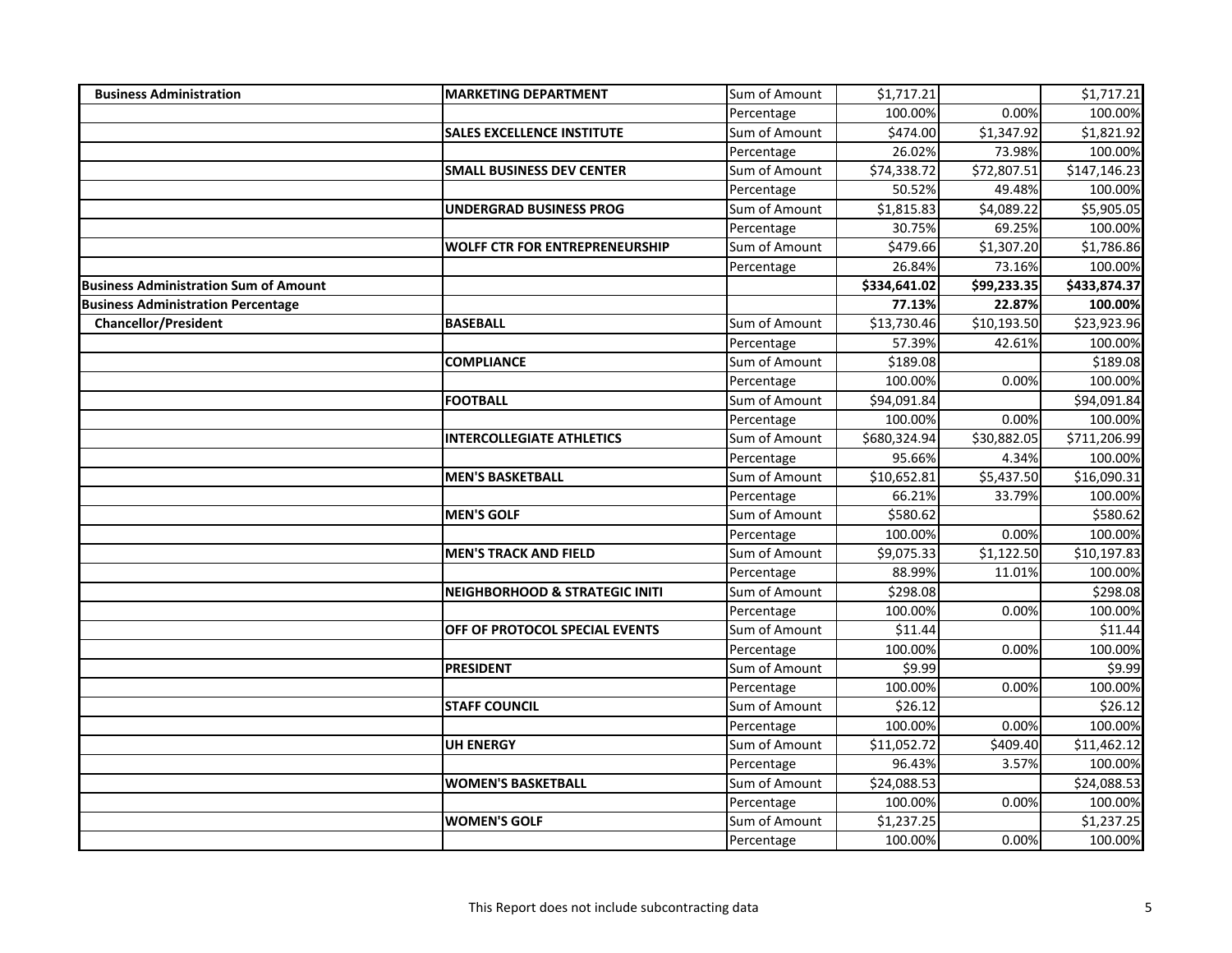| <b>Chancellor/President</b>               | <b>WOMEN'S SOFTBALL</b>                  | Sum of Amount | \$3,166.70   |             | \$3,166.70   |
|-------------------------------------------|------------------------------------------|---------------|--------------|-------------|--------------|
|                                           |                                          | Percentage    | 100.00%      | 0.00%       | 100.00%      |
|                                           | <b>WOMEN'S SWIMMING &amp; DIVING</b>     | Sum of Amount | \$2,468.00   | \$2,565.00  | \$5,033.00   |
|                                           |                                          | Percentage    | 49.04%       | 50.96%      | 100.00%      |
|                                           | <b>WOMEN'S TENNIS</b>                    | Sum of Amount | \$1,606.00   |             | \$1,606.00   |
|                                           |                                          | Percentage    | 100.00%      | 0.00%       | 100.00%      |
|                                           | <b>WOMEN'S VOLLEYBALL</b>                | Sum of Amount | \$674.92     |             | \$674.92     |
|                                           |                                          | Percentage    | 100.00%      | 0.00%       | 100.00%      |
| <b>Chancellor/President Sum of Amount</b> |                                          |               | \$853,284.83 | \$50,609.95 | \$903,894.78 |
| <b>Chancellor/President Percentage</b>    |                                          |               | 94.40%       | 5.60%       | 100.00%      |
| <b>College of Medicine</b>                | <b>BIOMEDICAL SCIENCES</b>               | Sum of Amount |              | \$12,507.15 | \$12,507.15  |
|                                           |                                          | Percentage    | 0.00%        | 100.00%     | 100.00%      |
|                                           | <b>CLINICAL SCIENCES</b>                 | Sum of Amount | \$1,021.79   |             | \$1,021.79   |
|                                           |                                          | Percentage    | 100.00%      | 0.00%       | 100.00%      |
|                                           | <b>COMMUNITY HEALTH</b>                  | Sum of Amount |              | \$1,778.00  | \$1,778.00   |
|                                           |                                          | Percentage    | 0.00%        | 100.00%     | 100.00%      |
|                                           | <b>HEALTH SYST &amp; POPULATIONS SCI</b> | Sum of Amount | \$4,800.00   |             | \$4,800.00   |
|                                           |                                          | Percentage    | 100.00%      | 0.00%       | 100.00%      |
|                                           | <b>MEDICAL EDUCATION</b>                 | Sum of Amount | \$14,954.41  | \$5,832.00  | \$20,786.41  |
|                                           |                                          | Percentage    | 71.94%       | 28.06%      | 100.00%      |
|                                           | OFFICE OF THE DEAN                       | Sum of Amount | \$1,391.35   | \$44.80     | \$1,436.15   |
|                                           |                                          | Percentage    | 96.88%       | 3.12%       | 100.00%      |
|                                           | <b>STU AFF ADMISSIONS &amp; OUTREACH</b> | Sum of Amount | \$2,051.73   | \$249.90    | \$2,301.63   |
|                                           |                                          | Percentage    | 89.14%       | 10.86%      | 100.00%      |
| <b>College of Medicine Sum of Amount</b>  |                                          |               | \$24,219.28  | \$20,411.85 | \$44,631.13  |
| <b>College of Medicine Percentage</b>     |                                          |               | 54.27%       | 45.73%      | 100.00%      |
| <b>College of Nursing</b>                 | <b>DEANS OFFICE - COLLEG OF NURSI</b>    | Sum of Amount | \$6,789.21   | \$7,749.16  | \$14,538.37  |
|                                           |                                          | Percentage    | 46.70%       | 53.30%      | 100.00%      |
| <b>College of Nursing Sum of Amount</b>   |                                          |               | \$6,789.21   | \$7,749.16  | \$14,538.37  |
| <b>College of Nursing Percentage</b>      |                                          |               | 46.70%       | 53.30%      | 100.00%      |
| <b>College of the Arts</b>                | <b>ART</b>                               | Sum of Amount | \$9,631.48   |             | \$9,631.48   |
|                                           |                                          | Percentage    | 100.00%      | 0.00%       | 100.00%      |
|                                           | <b>BAND</b>                              | Sum of Amount | \$1,375.87   |             | \$1,375.87   |
|                                           |                                          | Percentage    | 100.00%      | 0.00%       | 100.00%      |
|                                           | <b>BLAFFER GALLERY</b>                   | Sum of Amount | \$1,196.56   |             | \$1,196.56   |
|                                           |                                          | Percentage    | 100.00%      | 0.00%       | 100.00%      |
|                                           | <b>CWMCA CENTER FOR THE ARTS</b>         | Sum of Amount | \$84.99      |             | \$84.99      |
|                                           |                                          | Percentage    | 100.00%      | 0.00%       | 100.00%      |
|                                           | DEAN OFFIC THE COLLEGE OF ARTS           | Sum of Amount | \$17,663.67  |             | \$17,663.67  |
|                                           |                                          | Percentage    | 100.00%      | 0.00%       | 100.00%      |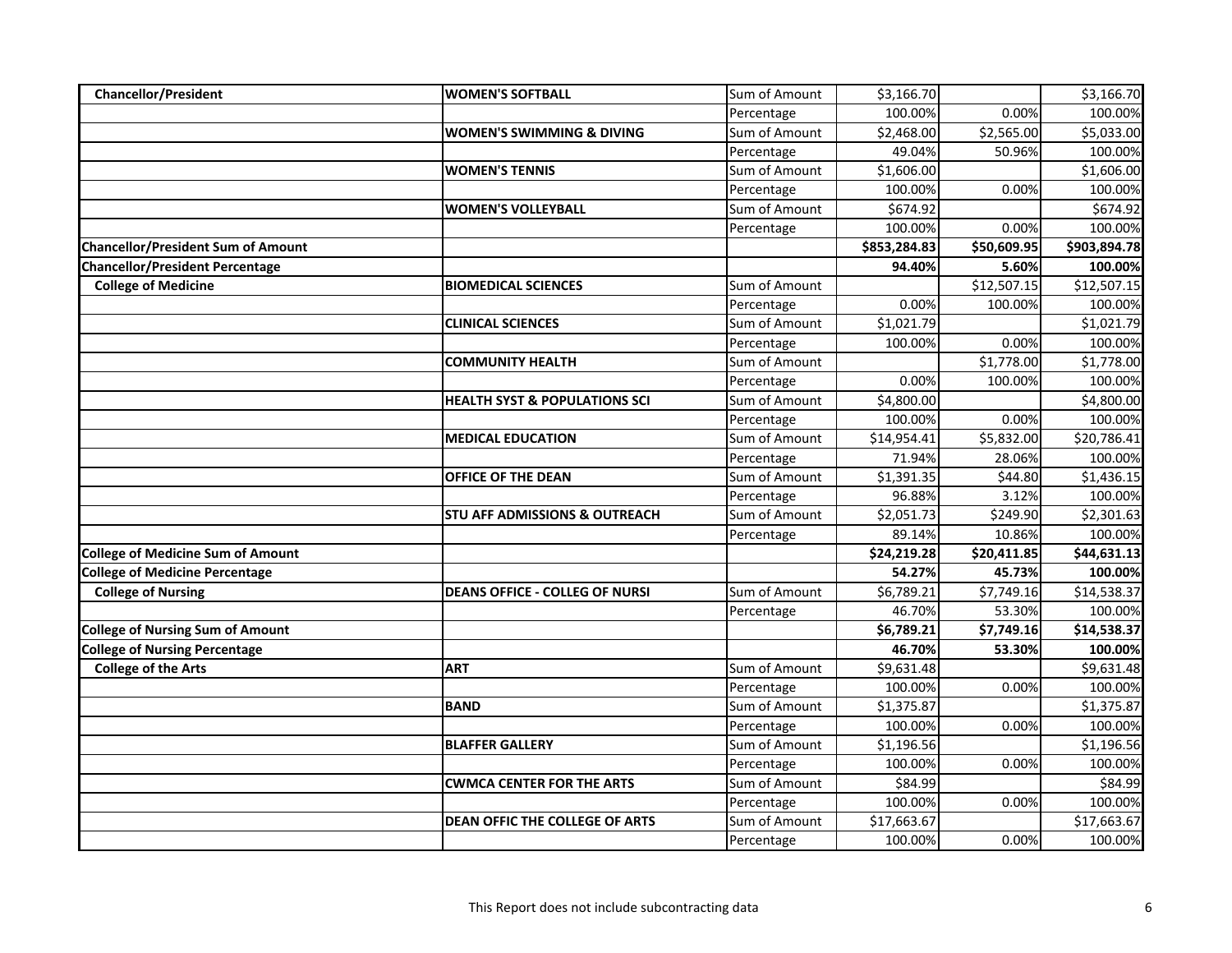| <b>College of the Arts</b>               | <b>MUSIC</b>                            | Sum of Amount | \$15,385.39           |            | \$15,385.39           |
|------------------------------------------|-----------------------------------------|---------------|-----------------------|------------|-----------------------|
|                                          |                                         | Percentage    | 100.00%               | 0.00%      | 100.00%               |
|                                          | <b>THEATER</b>                          | Sum of Amount | \$661.94              |            | \$661.94              |
|                                          |                                         | Percentage    | 100.00%               | 0.00%      | 100.00%               |
| <b>College of the Arts Sum of Amount</b> |                                         |               | \$45,999.90           |            | \$45,999.90           |
| <b>College of the Arts Percentage</b>    |                                         |               | 100.00%               | 0.00%      | 100.00%               |
| <b>Education</b>                         | <b>ASIAN AMERICAN STUDIES</b>           | Sum of Amount | \$10,005.24           |            | \$10,005.24           |
|                                          |                                         | Percentage    | 100.00%               | 0.00%      | 100.00%               |
|                                          | <b>CENTER FOR INFO TECG IN ED.</b>      | Sum of Amount | \$1,600.00            |            | \$1,600.00            |
|                                          |                                         | Percentage    | 100.00%               | 0.00%      | 100.00%               |
|                                          | <b>CHARTER SCHOOL</b>                   | Sum of Amount | \$1,118.66            |            | \$1,118.66            |
|                                          |                                         | Percentage    | 100.00%               | 0.00%      | 100.00%               |
|                                          | <b>CURRICULUM AND INSTRUCTION</b>       | Sum of Amount | \$12,628.00           | \$1,678.75 | \$14,306.75           |
|                                          |                                         | Percentage    | 88.27%                | 11.73%     | 100.00%               |
|                                          | <b>DEAN, EDUCATION</b>                  | Sum of Amount | \$13,149.04           | \$2,503.13 | \$15,652.17           |
|                                          |                                         | Percentage    | 84.01%                | 15.99%     | 100.00%               |
|                                          | ED LEADERSHIP & POLICY STUDIES          | Sum of Amount | \$10,111.66           | \$593.76   | \$10,705.42           |
|                                          |                                         | Percentage    | 94.45%                | 5.55%      | 100.00%               |
|                                          | PSYCH, HLTH & LEARNING SCIENCE          | Sum of Amount | \$11,176.52           | \$1,984.97 | \$13,161.49           |
|                                          |                                         | Percentage    | 84.92%                | 15.08%     | 100.00%               |
|                                          |                                         |               |                       |            |                       |
| <b>Education Sum of Amount</b>           |                                         |               | \$59,789.12           | \$6,760.61 | \$66,549.73           |
| <b>Education Percentage</b>              |                                         |               | 89.84%                | 10.16%     | 100.00%               |
| Engineering                              | <b>BIOMEDICAL ENGINEERING</b>           | Sum of Amount | \$296,006.55          |            | \$296,006.55          |
|                                          |                                         | Percentage    | 100.00%               | 0.00%      | 100.00%               |
|                                          | <b>CHEMICAL ENGINEERING</b>             | Sum of Amount | \$97,585.27           | \$7,964.38 | \$105,549.65          |
|                                          |                                         | Percentage    | 92.45%                | 7.55%      | 100.00%               |
|                                          | <b>CIVIL ENGINEERING</b>                | Sum of Amount | \$56,918.13           |            | \$56,918.13           |
|                                          |                                         | Percentage    | 100.00%               | 0.00%      | 100.00%               |
|                                          | <b>COMPOSITE ENGR APPLICATIONS CT</b>   | Sum of Amount | \$722.00              |            | \$722.00              |
|                                          |                                         | Percentage    | 100.00%               | 0.00%      | 100.00%               |
|                                          | <b>DEAN, ENGINEERING</b>                | Sum of Amount | \$30,149.92           |            | \$30,149.92           |
|                                          |                                         | Percentage    | 100.00%               | 0.00%      | 100.00%               |
|                                          | <b>ELECTRICAL ENGINEERING</b>           | Sum of Amount | \$77,150.10           | \$6,613.99 | \$83,764.09           |
|                                          |                                         | Percentage    | 92.10%                | 7.90%      | 100.00%               |
|                                          | <b>ENGr UNDERGRADUATE PROGRAMS</b>      | Sum of Amount | \$657.50              |            | \$657.50              |
|                                          |                                         | Percentage    | 100.00%               | 0.00%      | 100.00%               |
|                                          | <b>INDUSTRIAL ENGINEERING</b>           | Sum of Amount | \$171.43              |            | \$171.43              |
|                                          |                                         | Percentage    | 100.00%               | 0.00%      | 100.00%               |
|                                          | <b>INTEGRATED BIO &amp; NANO SYSTEM</b> | Sum of Amount | \$2,437.29<br>100.00% |            | \$2,437.29<br>100.00% |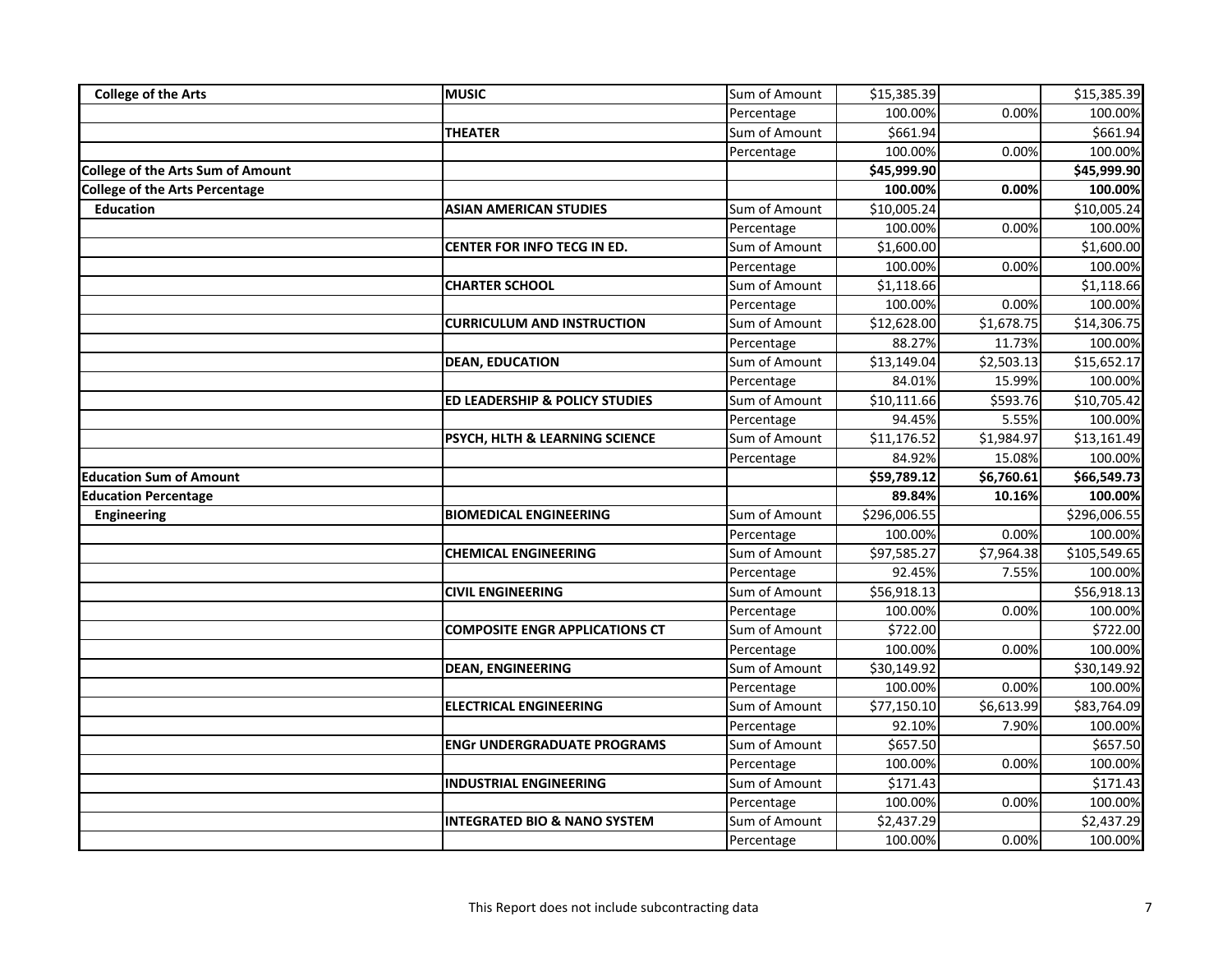| <b>Engineering</b>                                   | <b>MECHANICAL ENGINEERING</b>             | Sum of Amount | \$1,567,911.74 | \$199.63    | \$1,568,111.37 |
|------------------------------------------------------|-------------------------------------------|---------------|----------------|-------------|----------------|
|                                                      |                                           | Percentage    | 99.99%         | 0.01%       | 100.00%        |
|                                                      | <b>NAT'L AIRBORNE LASER MAP</b>           | Sum of Amount | \$1.83         |             | \$1.83         |
|                                                      |                                           | Percentage    | 100.00%        | 0.00%       | 100.00%        |
|                                                      | PETROLEUM ENGINEERING                     | Sum of Amount | \$9,368.63     | \$5,966.13  | \$15,334.76    |
|                                                      |                                           | Percentage    | 61.09%         | 38.91%      | 100.00%        |
| <b>Engineering Sum of Amount</b>                     |                                           |               | \$2,139,080.39 | \$20,744.13 | \$2,159,824.52 |
| <b>Engineering Percentage</b>                        |                                           |               | 99.04%         | 0.96%       | 100.00%        |
| <b>Graduate College of Social Work</b>               | <b>CHILD &amp; FAMILY CENTER</b>          | Sum of Amount | \$132.09       |             | \$132.09       |
|                                                      |                                           | Percentage    | 100.00%        | 0.00%       | 100.00%        |
|                                                      | <b>CTR DRUG &amp; SOCIAL POLICY RESRC</b> | Sum of Amount | \$10,062.56    |             | \$10,062.56    |
|                                                      |                                           | Percentage    | 100.00%        | 0.00%       | 100.00%        |
|                                                      | <b>DEAN, SOCIAL WORK</b>                  | Sum of Amount | \$35,969.94    |             | \$35,969.94    |
|                                                      |                                           | Percentage    | 100.00%        | 0.00%       | 100.00%        |
|                                                      | <b>GCSW-INFORMATION TECHNOLOGY</b>        | Sum of Amount | \$775.63       |             | \$775.63       |
|                                                      |                                           | Percentage    | 100.00%        | 0.00%       | 100.00%        |
|                                                      | LATINA MATERNAL & FAMILY HLTH             | Sum of Amount | \$19,177.93    |             | \$19,177.93    |
|                                                      |                                           | Percentage    | 100.00%        | 0.00%       | 100.00%        |
| <b>Graduate College of Social Work Sum of Amount</b> |                                           |               | \$66,118.15    |             | \$66,118.15    |
| <b>Graduate College of Social Work Percentage</b>    |                                           |               | 100.00%        | 0.00%       | 100.00%        |
| <b>Honors College</b>                                | <b>DEAN, HONORS COLLEGE</b>               | Sum of Amount | \$2,803.36     | \$334.50    | \$3,137.86     |
|                                                      |                                           | Percentage    | 89.34%         | 10.66%      | 100.00%        |
| <b>Honors College Sum of Amount</b>                  |                                           |               | \$2,803.36     | \$334.50    | \$3,137.86     |
| <b>Honors College Percentage</b>                     |                                           |               | 89.34%         | 10.66%      | 100.00%        |
| <b>Hotel and Restaurant Management</b>               | <b>DEAN, HOTEL &amp; RESTAURANT MANAG</b> | Sum of Amount | \$350.29       | \$207.95    | \$558.24       |
|                                                      |                                           | Percentage    | 62.75%         | 37.25%      | 100.00%        |
|                                                      | HOTEL AND RESTAURANT MANAGEMEN            | Sum of Amount | \$59,004.28    |             | \$59,004.28    |
|                                                      |                                           | Percentage    | 100.00%        | 0.00%       | 100.00%        |
| Hotel and Restaurant Management Sum of Amount        |                                           |               | \$59,354.57    | \$207.95    | \$59,562.52    |
| <b>Hotel and Restaurant Management Percentage</b>    |                                           |               | 99.65%         | 0.35%       | 100.00%        |
| <b>Law Center</b>                                    | <b>ALUMNI RELATIONS, LAW</b>              | Sum of Amount |                | \$4,157.39  | \$4,157.39     |
|                                                      |                                           | Percentage    | 0.00%          | 100.00%     | 100.00%        |
|                                                      | <b>ASSOCIATE DEAN, LAW</b>                | Sum of Amount | \$8.01         |             | \$8.01         |
|                                                      |                                           | Percentage    | 100.00%        | 0.00%       | 100.00%        |
|                                                      | <b>BUSINESS SERVICES, LAW</b>             | Sum of Amount | \$13,484.28    |             | \$13,484.28    |
|                                                      |                                           | Percentage    | 100.00%        | 0.00%       | 100.00%        |
|                                                      | <b>CENTER PROGRAMS, LAW</b>               | Sum of Amount | \$218.46       |             | \$218.46       |
|                                                      |                                           | Percentage    | 100.00%        | 0.00%       | 100.00%        |
|                                                      | <b>DEAN, LAW</b>                          | Sum of Amount | \$353.52       |             | \$353.52       |
|                                                      |                                           | Percentage    | 100.00%        | 0.00%       | 100.00%        |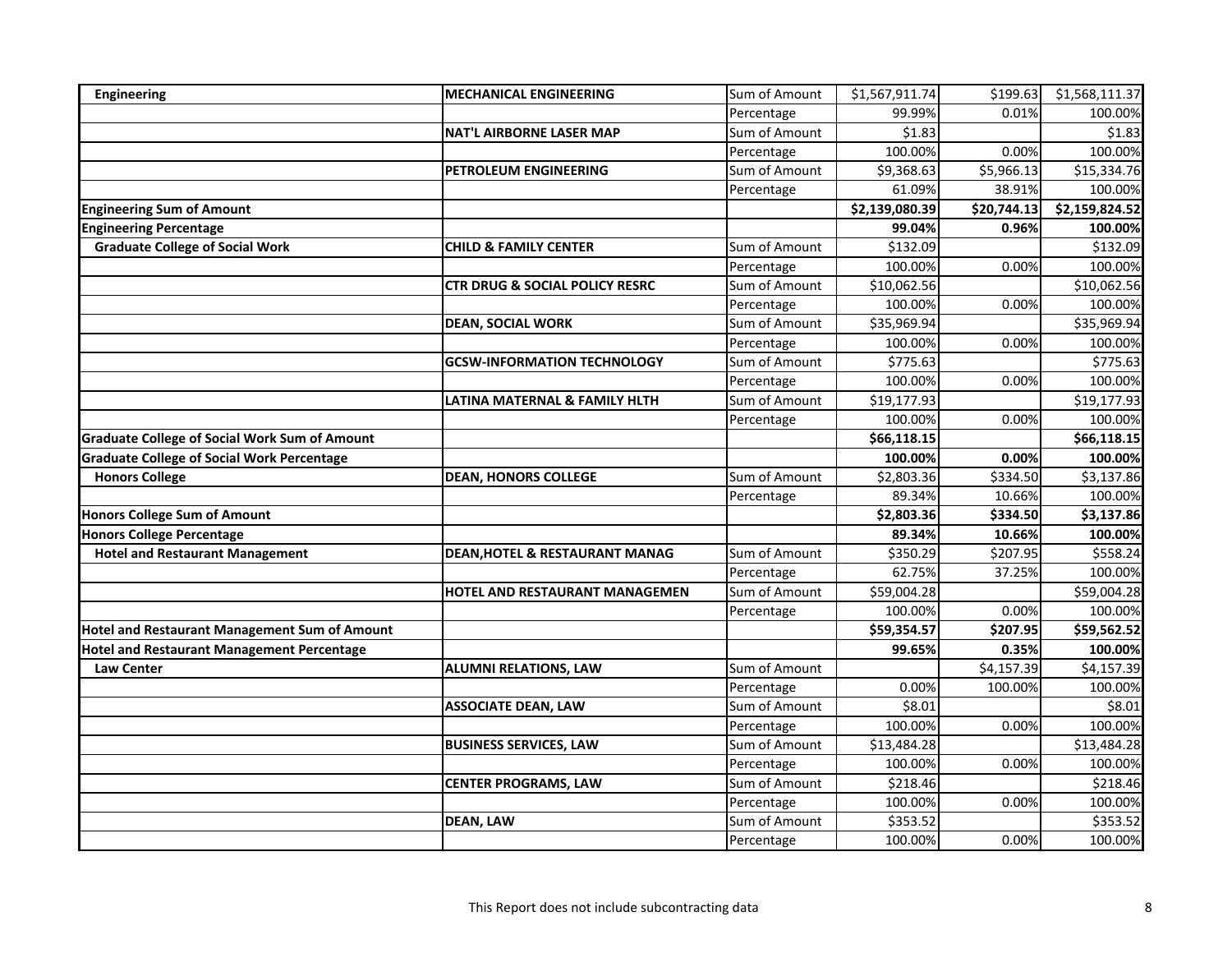| <b>Law Center</b>                       | <b>FACILITIES, LAW</b>                   | Sum of Amount | \$4,363.55  |             | \$4,363.55            |
|-----------------------------------------|------------------------------------------|---------------|-------------|-------------|-----------------------|
|                                         |                                          | Percentage    | 100.00%     | 0.00%       | 100.00%               |
|                                         | <b>FACULTY SUPPORT LAW</b>               | Sum of Amount | \$1,605.56  |             | \$1,605.56            |
|                                         |                                          | Percentage    | 100.00%     | 0.00%       | 100.00%               |
|                                         | <b>HEALTH LAW &amp; POLICY INSTITUTE</b> | Sum of Amount | \$3,040.00  |             | \$3,040.00            |
|                                         |                                          | Percentage    | 100.00%     | 0.00%       | 100.00%               |
|                                         | LAW                                      | Sum of Amount | \$446.05    |             | \$446.05              |
|                                         |                                          | Percentage    | 100.00%     | 0.00%       | 100.00%               |
|                                         | <b>LAW INFORMATION TECHNOLOGY</b>        | Sum of Amount | \$13,355.12 |             | \$13,355.12           |
|                                         |                                          | Percentage    | 100.00%     | 0.00%       | 100.00%               |
|                                         | <b>LAW LIBRARY</b>                       | Sum of Amount | \$14,324.34 |             | \$14,324.34           |
|                                         |                                          | Percentage    | 100.00%     | 0.00%       | 100.00%               |
|                                         | LEGAL AID CLINIC, LAW                    | Sum of Amount | \$105.49    |             | \$105.49              |
|                                         |                                          | Percentage    | 100.00%     | 0.00%       | 100.00%               |
|                                         | PUBLIC RELS & MARKETING, LAW             | Sum of Amount | \$6,677.00  | \$1,259.40  | \$7,936.40            |
|                                         |                                          | Percentage    | 84.13%      | 15.87%      | 100.00%               |
|                                         | <b>STUDENT SERVICES, LAW</b>             | Sum of Amount | \$144.20    |             | \$144.20              |
|                                         |                                          | Percentage    | 100.00%     | 0.00%       | 100.00%               |
| <b>Law Center Sum of Amount</b>         |                                          |               | \$58,125.58 | \$5,416.79  | \$63,542.37           |
| <b>Law Center Percentage</b>            |                                          |               | 91.48%      | 8.52%       | 100.00%               |
| <b>Liberal Arts and Social Sciences</b> | <b>AFRICAN-AMERICAN STUDIES</b>          | Sum of Amount | \$374.26    |             | \$374.26              |
|                                         |                                          | Percentage    | 100.00%     | 0.00%       | 100.00%               |
|                                         | <b>ARTE PUBLICO</b>                      | Sum of Amount | \$11,549.82 | \$4,315.00  | \$15,864.82           |
|                                         |                                          | Percentage    | 72.80%      | 27.20%      | 100.00%               |
|                                         | <b>CENTER FOR PUBLIC HISTORY</b>         | Sum of Amount | \$16.23     | \$2,798.00  | \$2,814.23            |
|                                         |                                          | Percentage    | 0.58%       | 99.42%      | 100.00%               |
|                                         | <b>COMMUNICATION</b>                     | Sum of Amount | \$56,326.53 |             | \$56,326.53           |
|                                         |                                          | Percentage    | 100.00%     | 0.00%       | 100.00%               |
|                                         | <b>COMMUNICATIONS DISORDERS</b>          | Sum of Amount | \$2,294.11  | $-5240.17$  | \$2,053.94            |
|                                         |                                          | Percentage    | 111.69%     | $-11.69%$   | 100.00%               |
|                                         | <b>DEAN, LIBERAL ARTS &amp; SOC SCI</b>  | Sum of Amount | \$7,188.41  | \$14,237.50 | \$21,425.91           |
|                                         |                                          | Percentage    | 33.55%      | 66.45%      | 100.00%               |
|                                         | <b>ECONOMICS</b>                         | Sum of Amount | \$4,000.00  |             | \$4,000.00            |
|                                         |                                          | Percentage    | 100.00%     | 0.00%       | 100.00%               |
|                                         | <b>ENGLISH</b>                           | Sum of Amount | \$9,891.36  | \$3,887.50  | \$13,778.86           |
|                                         |                                          | Percentage    | 71.79%      | 28.21%      | 100.00%               |
|                                         | <b>HEALTH AND HUMAN PERFORMANCE</b>      | Sum of Amount | \$8,327.11  |             | \$8,327.11            |
|                                         |                                          | Percentage    | 100.00%     | 0.00%       | 100.00%               |
|                                         | <b>HISPANIC STUDIES</b>                  | Sum of Amount |             |             |                       |
|                                         |                                          | Percentage    | \$1,252.45  | 0.00%       | \$1,252.45<br>100.00% |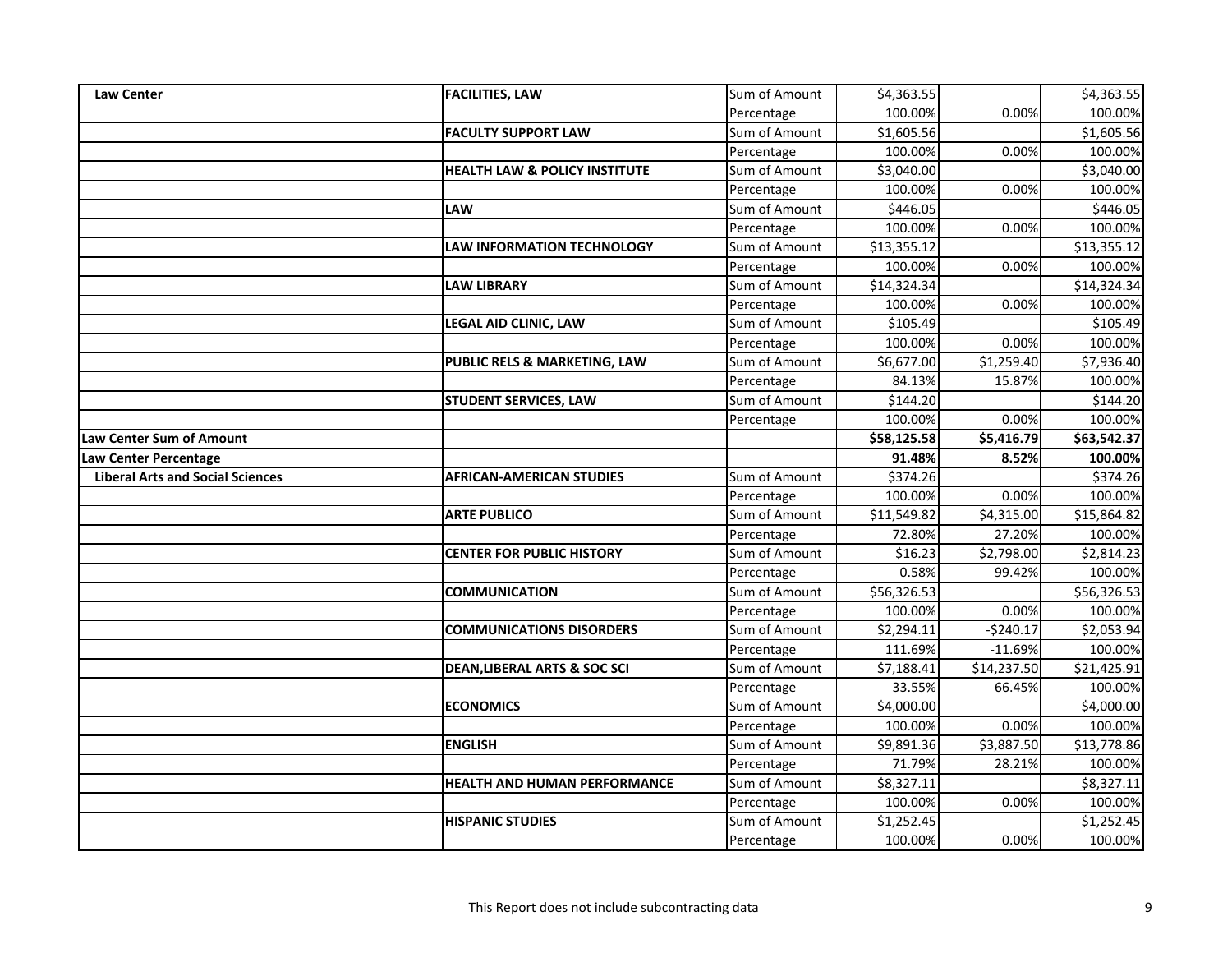| <b>Liberal Arts and Social Sciences</b>               | <b>HISTORY</b>                           | Sum of Amount | \$1,198.17   | \$5,089.71  | \$6,287.88   |
|-------------------------------------------------------|------------------------------------------|---------------|--------------|-------------|--------------|
|                                                       |                                          | Percentage    | 19.06%       | 80.94%      | 100.00%      |
|                                                       | <b>MEXICAN-AMERICAN STUDIES</b>          | Sum of Amount | \$8,611.85   | \$107.88    | \$8,719.73   |
|                                                       |                                          | Percentage    | 98.76%       | 1.24%       | 100.00%      |
|                                                       | <b>MODERN AND CLASSICAL LANGUAGES</b>    | Sum of Amount | \$3,731.11   | \$470.30    | \$4,201.41   |
|                                                       |                                          | Percentage    | 88.81%       | 11.19%      | 100.00%      |
|                                                       | POLITICAL SCIENCE                        | Sum of Amount | \$5,050.00   |             | \$5,050.00   |
|                                                       |                                          | Percentage    | 100.00%      | 0.00%       | 100.00%      |
|                                                       | <b>PSYCHOLOGY</b>                        | Sum of Amount | \$26,282.50  |             | \$26,282.50  |
|                                                       |                                          | Percentage    | 100.00%      | 0.00%       | 100.00%      |
|                                                       | PUBLIC ADMINISTRATION PROGRAM            | Sum of Amount | \$1,120.00   |             | \$1,120.00   |
|                                                       |                                          | Percentage    | 100.00%      | 0.00%       | 100.00%      |
|                                                       | <b>WOMEN'S STUDIES PROGRAM</b>           | Sum of Amount | \$1,332.76   |             | \$1,332.76   |
|                                                       |                                          | Percentage    | 100.00%      | 0.00%       | 100.00%      |
| <b>Liberal Arts and Social Sciences Sum of Amount</b> |                                          |               | \$148,546.67 | \$30,665.72 | \$179,212.39 |
| Liberal Arts and Social Sciences Percentage           |                                          |               | 82.89%       | 17.11%      | 100.00%      |
| Library                                               | <b>UNIVERSITY LIBRARIES</b>              | Sum of Amount | \$276,184.30 | \$105.60    | \$276,289.90 |
|                                                       |                                          | Percentage    | 99.96%       | 0.04%       | 100.00%      |
| <b>Library Sum of Amount</b>                          |                                          |               | \$276,184.30 | \$105.60    | \$276,289.90 |
| <b>Library Percentage</b>                             |                                          |               | 99.96%       | 0.04%       | 100.00%      |
| <b>Natural Science and Mathematics</b>                | <b>BIOLOGY &amp; BIOCHEMISTRY</b>        | Sum of Amount | \$84,703.61  | \$4,343.91  | \$89,047.52  |
|                                                       |                                          | Percentage    | 95.12%       | 4.88%       | 100.00%      |
|                                                       | <b>CHEMISTRY</b>                         | Sum of Amount | \$177,798.38 | \$6,244.73  | \$184,043.11 |
|                                                       |                                          | Percentage    | 96.61%       | 3.39%       | 100.00%      |
|                                                       | <b>COMPUTER SCIENCE</b>                  | Sum of Amount | \$25,670.45  |             | \$25,670.45  |
|                                                       |                                          | Percentage    | 100.00%      | 0.00%       | 100.00%      |
|                                                       | <b>CTR FOR NUCLEAR REC&amp;CELL SIGN</b> | Sum of Amount | \$55,805.28  | \$244.99    | \$56,050.27  |
|                                                       |                                          | Percentage    | 99.56%       | 0.44%       | 100.00%      |
|                                                       | <b>DEAN, NATURAL SCIENCE &amp; MATHE</b> | Sum of Amount | \$22,998.30  | \$3,000.00  | \$25,998.30  |
|                                                       |                                          | Percentage    | 88.46%       | 11.54%      | 100.00%      |
|                                                       | <b>EARTH &amp; ATMOSPHERIC SCIENCES</b>  | Sum of Amount | \$35,585.39  | \$2,299.95  | \$37,885.34  |
|                                                       |                                          | Percentage    | 93.93%       | 6.07%       | 100.00%      |
|                                                       | <b>HOUSTON COASTAL CENTER</b>            | Sum of Amount | \$33.81      |             | \$33.81      |
|                                                       |                                          | Percentage    | 100.00%      | 0.00%       | 100.00%      |
|                                                       | <b>MATHEMATICS</b>                       | Sum of Amount | \$18,275.39  |             | \$18,275.39  |
|                                                       |                                          | Percentage    | 100.00%      | 0.00%       | 100.00%      |
|                                                       | <b>PHYSICS</b>                           | Sum of Amount | \$17,278.30  |             | \$17,278.30  |
|                                                       |                                          | Percentage    | 100.00%      | 0.00%       | 100.00%      |
| Natural Science and Mathematics Sum of Amount         |                                          |               | \$438,148.91 | \$16,133.58 | \$454,282.49 |
| <b>Natural Science and Mathematics Percentage</b>     |                                          |               | 96.45%       | 3.55%       | 100.00%      |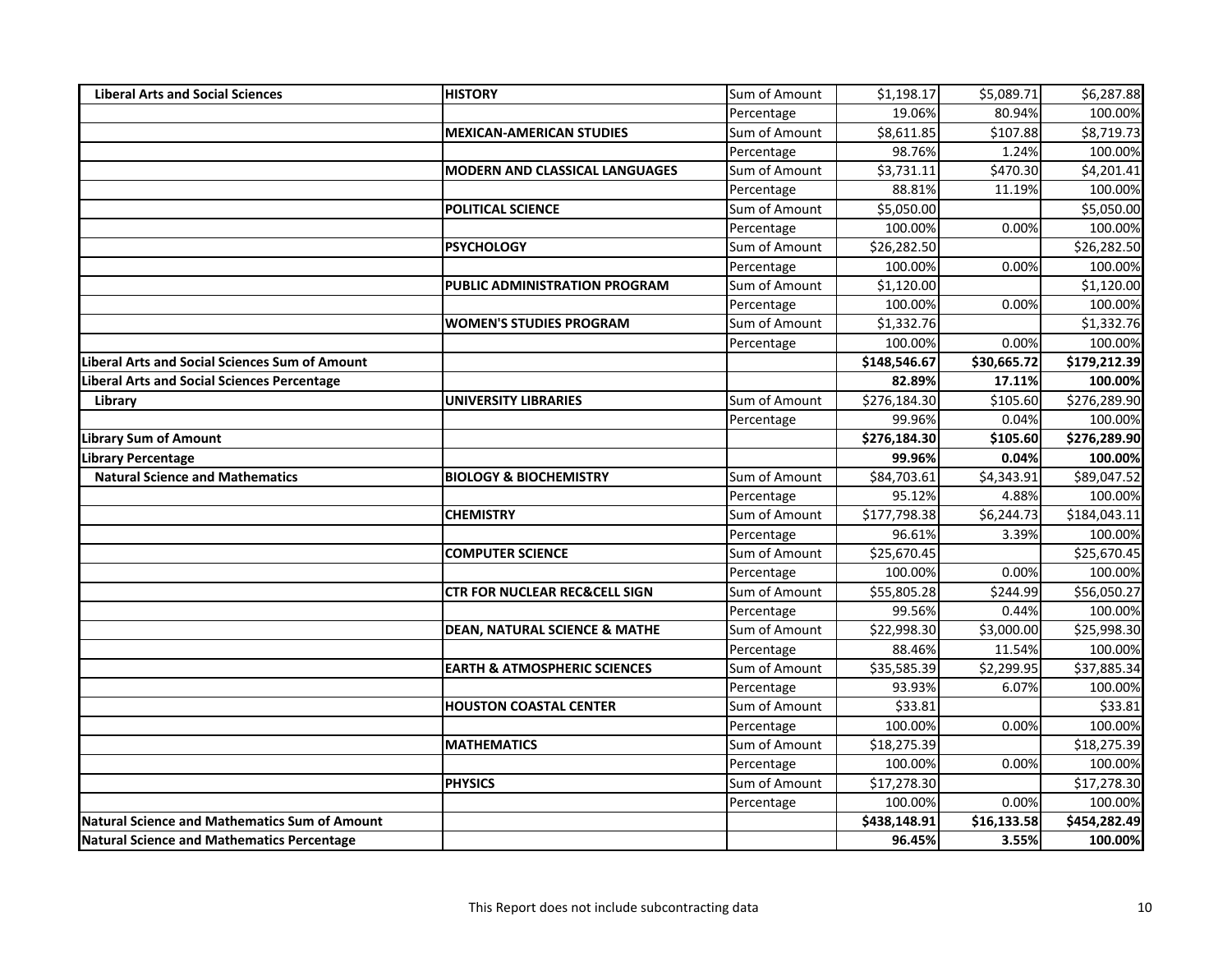| Optometry                      | <b>DEAN, OPTOMETRY</b>                    | Sum of Amount | \$20,551.91  | \$53,115.61            | \$73,667.52          |
|--------------------------------|-------------------------------------------|---------------|--------------|------------------------|----------------------|
|                                |                                           | Percentage    | 27.90%       | 72.10%                 | 100.00%              |
|                                | <b>OPT VISION SCIENCES</b>                | Sum of Amount | \$113,520.45 |                        | \$113,520.45         |
|                                |                                           | Percentage    | 100.00%      | 0.00%                  | 100.00%              |
|                                | <b>OPTOMETRY CLINIC</b>                   | Sum of Amount | \$341,455.98 | $\overline{$9,524.00}$ | \$350,979.98         |
|                                |                                           | Percentage    | 97.29%       | 2.71%                  | 100.00%              |
| <b>Optometry Sum of Amount</b> |                                           |               | \$475,528.34 | \$62,639.61            | \$538,167.95         |
| <b>Optometry Percentage</b>    |                                           |               | 88.36%       | 11.64%                 | 100.00%              |
| Pharmacy                       | <b>DEAN, PHARMACY</b>                     | Sum of Amount | \$9,311.67   |                        | \$9,311.67           |
|                                |                                           | Percentage    | 100.00%      | 0.00%                  | 100.00%              |
|                                | <b>INSTITUTE FOR DRUG EDUCATION</b>       | Sum of Amount | \$407.90     |                        | \$407.90             |
|                                |                                           | Percentage    | 100.00%      | 0.00%                  | 100.00%              |
|                                | PHAR HEALTH OUTCOMES & POLICY             | Sum of Amount | \$73,691.21  | \$7,103.39             | \$80,794.60          |
|                                |                                           | Percentage    | 91.21%       | 8.79%                  | 100.00%              |
|                                | PHARM PRAC & TRANS RESEARCH               | Sum of Amount | \$9,103.77   | \$5,315.01             | \$14,418.78          |
|                                |                                           | Percentage    | 63.14%       | 36.86%                 | 100.00%              |
|                                | PHARMACOLOGICAL & PHARMACEUTIC            | Sum of Amount | \$103,574.32 | \$179.95               | \$103,754.27         |
|                                |                                           | Percentage    | 99.83%       | 0.17%                  | 100.00%              |
|                                | <b>STUDENT SERVICES PHARMACY</b>          | Sum of Amount | \$601.54     | \$3,953.24             | \$4,554.78           |
|                                |                                           | Percentage    | 13.21%       | 86.79%                 | 100.00%              |
|                                |                                           |               |              |                        |                      |
| <b>Pharmacy Sum of Amount</b>  |                                           |               | \$196,690.41 | \$16,551.59            | \$213,242.00         |
| <b>Pharmacy Percentage</b>     |                                           |               | 92.24%       | 7.76%                  | 100.00%              |
| Research                       | AMI: ADV MANUFACTURING INSTITU            | Sum of Amount | \$10,614.01  |                        | \$10,614.01          |
|                                |                                           | Percentage    | 100.00%      | 0.00%                  | 100.00%              |
|                                | <b>ANIMAL CARE OPERATIONS</b>             | Sum of Amount | \$46,733.50  | \$12,434.26            | \$59,167.76          |
|                                |                                           | Percentage    | 78.98%       | 21.02%                 | 100.00%              |
|                                | <b>BUSINESS OPERATIONS</b>                | Sum of Amount | \$59.98      |                        | \$59.98              |
|                                |                                           | Percentage    | 100.00%      | 0.00%                  | 100.00%              |
|                                | <b>CENTER FOR INNOVA/PARTNERSHIPS</b>     | Sum of Amount | \$188.69     |                        | \$188.69             |
|                                |                                           | Percentage    | 100.00%      | 0.00%                  | 100.00%              |
|                                | DATA ASSESSMENT & IT DOR                  | Sum of Amount | \$2,645.99   |                        | \$2,645.99           |
|                                |                                           | Percentage    | 100.00%      | 0.00%                  | 100.00%              |
|                                | <b>DOR COMMUNICATIONS</b>                 | Sum of Amount | \$3,305.95   |                        | \$3,305.95           |
|                                |                                           | Percentage    | 100.00%      | 0.00%                  | 100.00%              |
|                                | <b>ENVIRONMENT HEALTH &amp; LIFE SAFE</b> | Sum of Amount | \$9,948.12   |                        | \$9,948.12           |
|                                |                                           | Percentage    | 100.00%      | 0.00%                  | 100.00%              |
|                                | <b>GRANTS AND CONTRACTS</b>               | Sum of Amount | \$4,839.00   | \$8,295.63             | \$13,134.63          |
|                                |                                           | Percentage    | 36.84%       | 63.16%                 | 100.00%              |
|                                | <b>HEALTH RESEARCH INSTITUTE</b>          | Sum of Amount | $-553.04$    |                        | $-$53.04$<br>100.00% |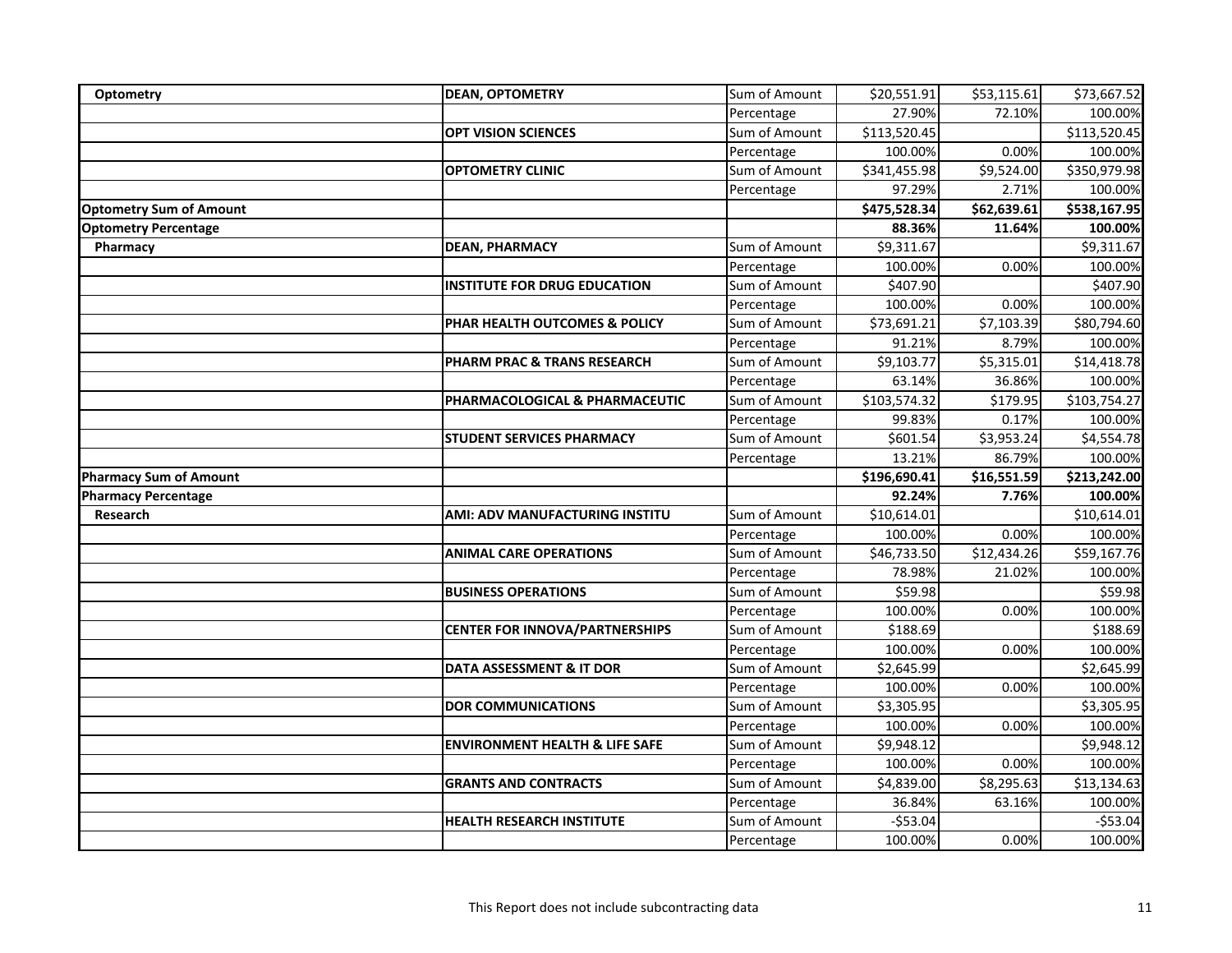| Research                      | <b>HPE - DATA SCIENCE CENTER</b>          | Sum of Amount | \$1,815.49     |             | \$1,815.49     |
|-------------------------------|-------------------------------------------|---------------|----------------|-------------|----------------|
|                               |                                           | Percentage    | 100.00%        | 0.00%       | 100.00%        |
|                               | <b>OFFICE OF INTELL PROPERTY MGMT</b>     | Sum of Amount | \$207,174.41   | \$9,375.00  | \$216,549.41   |
|                               |                                           | Percentage    | 95.67%         | 4.33%       | 100.00%        |
|                               | <b>RESEARCH</b>                           | Sum of Amount | \$872,511.67   |             | \$872,511.67   |
|                               |                                           | Percentage    | 100.00%        | 0.00%       | 100.00%        |
|                               | <b>RESEARCH ADMINISTRATION</b>            | Sum of Amount | \$27,249.87    |             | \$27,249.87    |
|                               |                                           | Percentage    | 100.00%        | 0.00%       | 100.00%        |
|                               | <b>RESEARCH INTEGRITY &amp; OVERSIGHT</b> | Sum of Amount | \$3,954.50     |             | \$3,954.50     |
|                               |                                           | Percentage    | 100.00%        | 0.00%       | 100.00%        |
|                               | <b>TIMES</b>                              | Sum of Amount | \$11,579.18    |             | \$11,579.18    |
|                               |                                           | Percentage    | 100.00%        | 0.00%       | 100.00%        |
|                               | TX CTR SUPERCONDUCTIVITY AT UH            | Sum of Amount | \$180,408.00   |             | \$180,408.00   |
|                               |                                           | Percentage    | 100.00%        | 0.00%       | 100.00%        |
|                               | <b>VP FOR RESEARCH CENTRAL OFFICE</b>     | Sum of Amount | \$10,193.07    | \$6,380.21  | \$16,573.28    |
|                               |                                           | Percentage    | 61.50%         | 38.50%      | 100.00%        |
| <b>Research Sum of Amount</b> |                                           |               | \$1,393,168.39 | \$36,485.10 | \$1,429,653.49 |
| <b>Research Percentage</b>    |                                           |               | 97.45%         | 2.55%       | 100.00%        |
| <b>Student Affairs</b>        | <b>ADMISSIONS</b>                         | Sum of Amount | \$35,862.00    | \$25,489.82 | \$61,351.82    |
|                               |                                           | Percentage    | 58.45%         | 41.55%      | 100.00%        |
|                               | <b>CAMPUS RECREATION</b>                  | Sum of Amount | \$42,620.57    |             | \$42,620.57    |
|                               |                                           | Percentage    | 100.00%        | 0.00%       | 100.00%        |
|                               | <b>CAMPUS SOLUTIONS SVC</b>               | Sum of Amount | \$1,481.20     |             | \$1,481.20     |
|                               |                                           | Percentage    | 100.00%        | 0.00%       | 100.00%        |
|                               | <b>CENTER FOR STUDENT INVOLVEMENT</b>     | Sum of Amount | \$1,075.00     | \$4,500.00  | \$5,575.00     |
|                               |                                           | Percentage    | 19.28%         | 80.72%      | 100.00%        |
|                               | <b>CENTER FOR STUDENT MEDIA</b>           | Sum of Amount |                | \$1,115.40  | \$1,115.40     |
|                               |                                           | Percentage    | 0.00%          | 100.00%     | 100.00%        |
|                               | <b>CENTER FOR STUDENTS W/DISABILI</b>     | Sum of Amount | \$1,877.20     | \$1,625.00  | \$3,502.20     |
|                               |                                           | Percentage    | 53.60%         | 46.40%      | 100.00%        |
|                               | <b>CHILDREN'S LEARNING CENTER</b>         | Sum of Amount | \$2,774.11     |             | \$2,774.11     |
|                               |                                           | Percentage    | 100.00%        | 0.00%       | 100.00%        |
|                               | <b>CNTR FOR DIVERSITY &amp; INCLUSION</b> | Sum of Amount | \$183.12       |             | \$183.12       |
|                               |                                           | Percentage    | 100.00%        | 0.00%       | 100.00%        |
|                               | <b>COUGARS IN RECOVERY</b>                | Sum of Amount | \$450.78       |             | \$450.78       |
|                               |                                           | Percentage    | 100.00%        | 0.00%       | 100.00%        |
|                               | <b>COUNSELING AND PSYCH SVCS</b>          | Sum of Amount | \$2,574.16     | \$72.33     | \$2,646.49     |
|                               |                                           | Percentage    | 97.27%         | 2.73%       | 100.00%        |
|                               | <b>CTR FRATERNITY &amp; SORORITY LIFE</b> | Sum of Amount | \$185.66       |             | \$185.66       |
|                               |                                           | Percentage    | 100.00%        | 0.00%       | 100.00%        |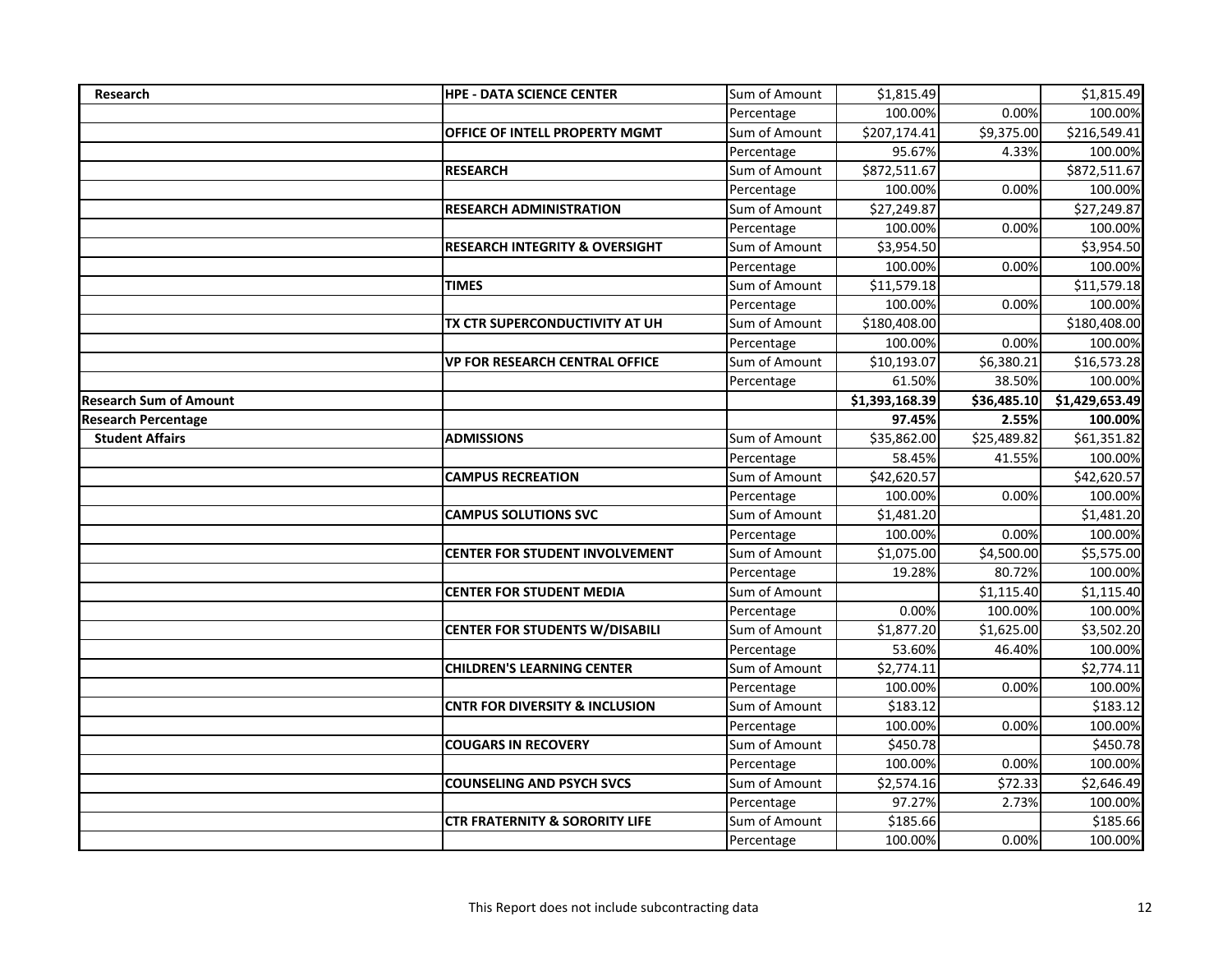| <b>Student Affairs</b>               | <b>DEAN OF STUDENTS</b>                   | Sum of Amount | \$529.99               |             | 5529.99      |
|--------------------------------------|-------------------------------------------|---------------|------------------------|-------------|--------------|
|                                      |                                           | Percentage    | 100.00%                | 0.00%       | 100.00%      |
|                                      | <b>INTEGRATED ENROLLMENT SERVICES</b>     | Sum of Amount | \$27,396.96            | \$11,758.00 | \$39,154.96  |
|                                      |                                           | Percentage    | 69.97%                 | 30.03%      | 100.00%      |
|                                      | <b>INTL STUDENT &amp; SCHOLAR SERVIC</b>  | Sum of Amount | \$1,442.50             |             | \$1,442.50   |
|                                      |                                           | Percentage    | 100.00%                | 0.00%       | 100.00%      |
|                                      | <b>LGBTQ RESOURCE CENTER</b>              | Sum of Amount | \$278.02               |             | \$278.02     |
|                                      |                                           | Percentage    | 100.00%                | 0.00%       | 100.00%      |
|                                      | OFC OF THE UNIVERSIT REGISTRAR            | Sum of Amount | \$51,237.56            |             | \$51,237.56  |
|                                      |                                           | Percentage    | 100.00%                | 0.00%       | 100.00%      |
|                                      | <b>RELIGION CENTER</b>                    | Sum of Amount | \$814.45               | \$215.76    | \$1,030.21   |
|                                      |                                           | Percentage    | 79.06%                 | 20.94%      | 100.00%      |
|                                      | <b>SCHOLARSIPS &amp; FINANCIAL AID</b>    | Sum of Amount | \$1,630.64             |             | \$1,630.64   |
|                                      |                                           | Percentage    | 100.00%                | 0.00%       | 100.00%      |
|                                      | <b>STU COMMUNICATION &amp; MARKETING</b>  | Sum of Amount | \$186.76               |             | \$186.76     |
|                                      |                                           | Percentage    | 100.00%                | 0.00%       | 100.00%      |
|                                      | <b>STU HOUSING - RESIDE LIFE</b>          | Sum of Amount | \$117,990.43           | \$29,446.94 | \$147,437.37 |
|                                      |                                           | Percentage    | 80.03%                 | 19.97%      | 100.00%      |
|                                      | <b>STUDENT AFFAIRS</b>                    | Sum of Amount | \$27,227.00            | \$251.88    | \$27,478.88  |
|                                      |                                           | Percentage    | 99.08%                 | 0.92%       | 100.00%      |
|                                      | <b>STUDENT AFFAIRS BUSINESS SRVC</b>      | Sum of Amount | \$602.84               |             | \$602.84     |
|                                      |                                           | Percentage    | 100.00%                | 0.00%       | 100.00%      |
|                                      | <b>STUDENT AFFAIRS IT SERVICES</b>        | Sum of Amount | $-567.96$              | \$755.64    | \$687.68     |
|                                      |                                           | Percentage    | $-9.88%$               | 109.88%     | 100.00%      |
|                                      | <b>STUDENT CENTER</b>                     | Sum of Amount | $$6,366.\overline{57}$ | \$564.88    | \$6,931.45   |
|                                      |                                           | Percentage    | 91.85%                 | 8.15%       | 100.00%      |
|                                      | <b>STUDENT HEALTH CENTER</b>              | Sum of Amount | \$14,796.52            | \$599.70    | \$15,396.22  |
|                                      |                                           | Percentage    | 96.10%                 | 3.90%       | 100.00%      |
|                                      | UNIVERSITY CAREER SERVICES                | Sum of Amount | \$17,131.48            |             | \$17,131.48  |
|                                      |                                           | Percentage    | 100.00%                | 0.00%       | 100.00%      |
|                                      | <b>VETERAN SERVICES</b>                   | Sum of Amount | \$576.83               | \$503.76    | \$1,080.59   |
|                                      |                                           | Percentage    | 53.38%                 | 46.62%      | 100.00%      |
|                                      | <b>WELLNESS CENTER</b>                    | Sum of Amount | \$380.87               |             | \$380.87     |
|                                      |                                           | Percentage    | 100.00%                | 0.00%       | 100.00%      |
|                                      | <b>WOMEN &amp; GENDER RESOURCE CENTER</b> | Sum of Amount | \$138.94               |             | \$138.94     |
|                                      |                                           | Percentage    | 100.00%                | 0.00%       | 100.00%      |
| <b>Student Affairs Sum of Amount</b> |                                           |               | \$357,744.20           | \$76,899.11 | \$434,643.31 |
| <b>Student Affairs Percentage</b>    |                                           |               | 82.31%                 | 17.69%      | 100.00%      |
| <b>Technology</b>                    | <b>CENTER FOR LIFE SCIENCES TECH</b>      | Sum of Amount | \$477.09               |             | \$477.09     |
|                                      |                                           | Percentage    | 100.00%                | 0.00%       | 100.00%      |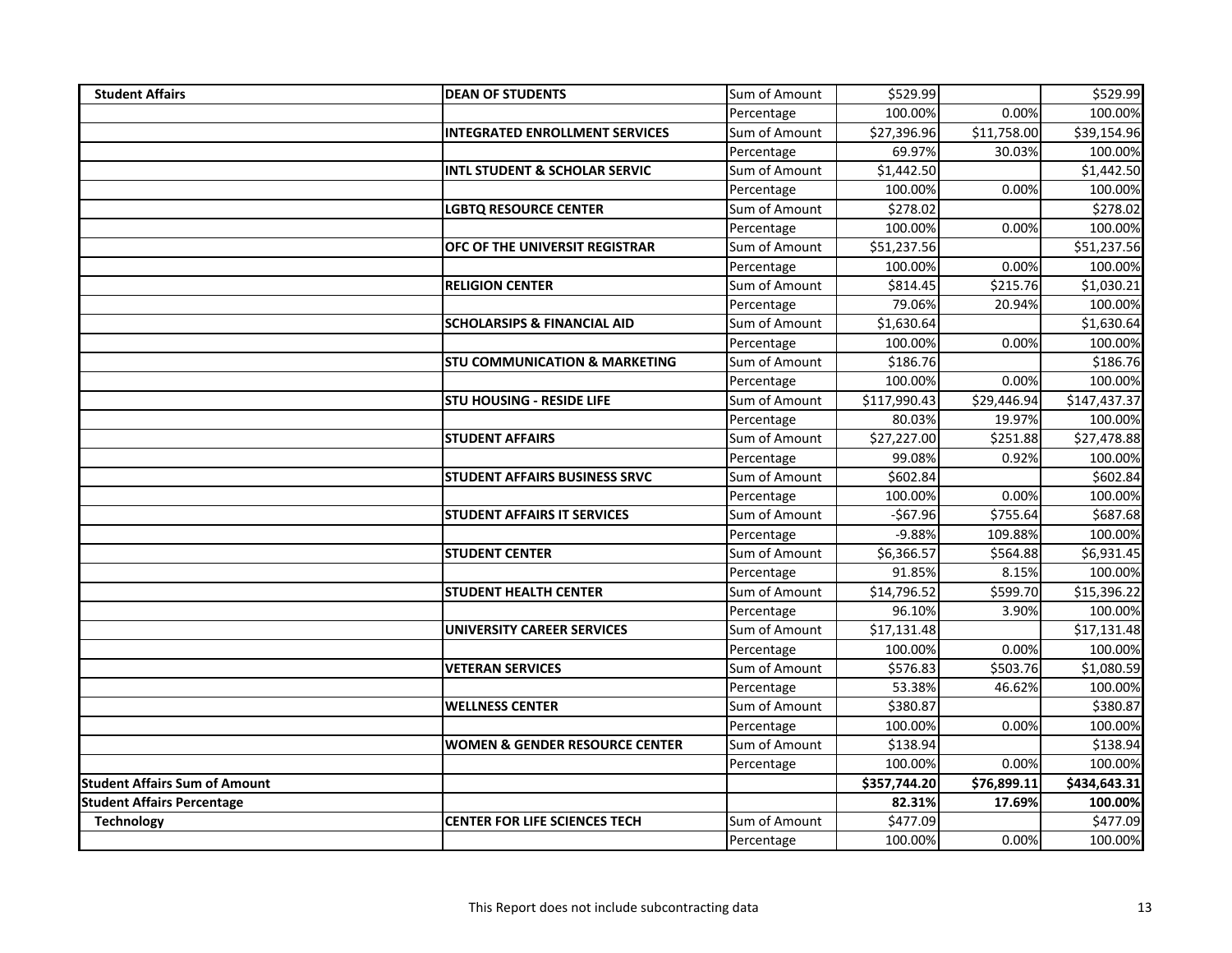| Technology                                     | <b>CONSTRUCTION MANAGEMENT</b>            | Sum of Amount | \$5,508.03          |             | \$5,508.03          |
|------------------------------------------------|-------------------------------------------|---------------|---------------------|-------------|---------------------|
|                                                |                                           | Percentage    | 100.00%             | 0.00%       | 100.00%             |
|                                                | <b>DEAN, TECHNOLOGY</b>                   | Sum of Amount | \$60,583.41         | \$66,234.91 | \$126,818.32        |
|                                                |                                           | Percentage    | 47.77%              | 52.23%      | 100.00%             |
|                                                | <b>ENGINEERING TECHNOLOGY</b>             | Sum of Amount | \$33,702.57         |             | \$33,702.57         |
|                                                |                                           | Percentage    | 100.00%             | 0.00%       | 100.00%             |
|                                                | HUMAN DEVELOP AND CONSUMER SCI            | Sum of Amount | \$7,728.03          |             | \$7,728.03          |
|                                                |                                           | Percentage    | 100.00%             | 0.00%       | 100.00%             |
|                                                | <b>ILT</b>                                | Sum of Amount | \$723.08            |             | \$723.08            |
|                                                |                                           | Percentage    | 100.00%             | 0.00%       | 100.00%             |
| <b>Technology Sum of Amount</b>                |                                           |               | \$108,722.21        | \$66,234.91 | \$174,957.12        |
| <b>Technology Percentage</b>                   |                                           |               | 62.14%              | 37.86%      | 100.00%             |
| Univ Marketing, Comm & Media Rel               | <b>MARKETING</b>                          | Sum of Amount | \$46,593.95         |             | \$46,593.95         |
|                                                |                                           | Percentage    | 100.00%             | 0.00%       | 100.00%             |
|                                                | <b>MEDIA RELATIONS</b>                    | Sum of Amount | \$35,702.71         |             | \$35,702.71         |
|                                                |                                           | Percentage    | 100.00%             | 0.00%       | 100.00%             |
|                                                | <b>STRATEGIC COMMUNICATION</b>            | Sum of Amount | \$57.77             |             | \$57.77             |
|                                                |                                           | Percentage    | 100.00%             | 0.00%       | 100.00%             |
|                                                | VC/VP UNIV MKTG, COM & MED REL            | Sum of Amount | \$2,947.56          | \$2,640.13  | \$5,587.69          |
|                                                |                                           | Percentage    | 52.75%              | 47.25%      | 100.00%             |
|                                                |                                           |               |                     |             |                     |
| Univ Marketing, Comm & Media Rel Sum of Amount |                                           |               | \$85,301.99         | \$2,640.13  | \$87,942.12         |
| Univ Marketing, Comm & Media Rel Percentage    |                                           |               | 97.00%              | 3.00%       | 100.00%             |
| <b>University Advancement</b>                  | <b>ALUMNI RELATIONS</b>                   | Sum of Amount | \$622.97            |             | \$622.97            |
|                                                |                                           | Percentage    | 100.00%             | 0.00%       | 100.00%             |
|                                                | <b>ANNUAL GIVING</b>                      | Sum of Amount | \$20,895.00         |             | \$20,895.00         |
|                                                |                                           | Percentage    | 100.00%             | 0.00%       | 100.00%             |
|                                                | <b>BUSINESS OPERATIONS</b>                | Sum of Amount | \$523,499.83        | \$49,030.78 | \$572,530.61        |
|                                                |                                           | Percentage    | 91.44%              | 8.56%       | 100.00%             |
|                                                | <b>CAMPAIGN STRATEGIC INITIATIVES</b>     | Sum of Amount | \$2,634.00          |             | \$2,634.00          |
|                                                |                                           | Percentage    | 100.00%             | 0.00%       | 100.00%             |
|                                                | <b>CORPORATE &amp; FOUNDATION RELATIO</b> | Sum of Amount | \$205.55            |             | \$205.55            |
|                                                |                                           | Percentage    | 100.00%             | 0.00%       | 100.00%             |
|                                                | <b>DEVELOPMENT</b>                        | Sum of Amount | \$83.66             |             | \$83.66             |
|                                                |                                           | Percentage    | 100.00%             | 0.00%       | 100.00%             |
|                                                | <b>DONOR &amp; ALUMNI SERVICES</b>        | Sum of Amount | \$171.22            |             | \$171.22            |
|                                                |                                           | Percentage    | 100.00%             | 0.00%       | 100.00%             |
|                                                | <b>GIFT PROCESSING &amp; RECORDS</b>      | Sum of Amount | \$491.29            |             | \$491.29            |
|                                                |                                           | Percentage    | 100.00%             | 0.00%       | 100.00%             |
|                                                | <b>INFORMATION SYSTEM &amp; REPORTING</b> | Sum of Amount | \$504.41<br>100.00% |             | \$504.41<br>100.00% |